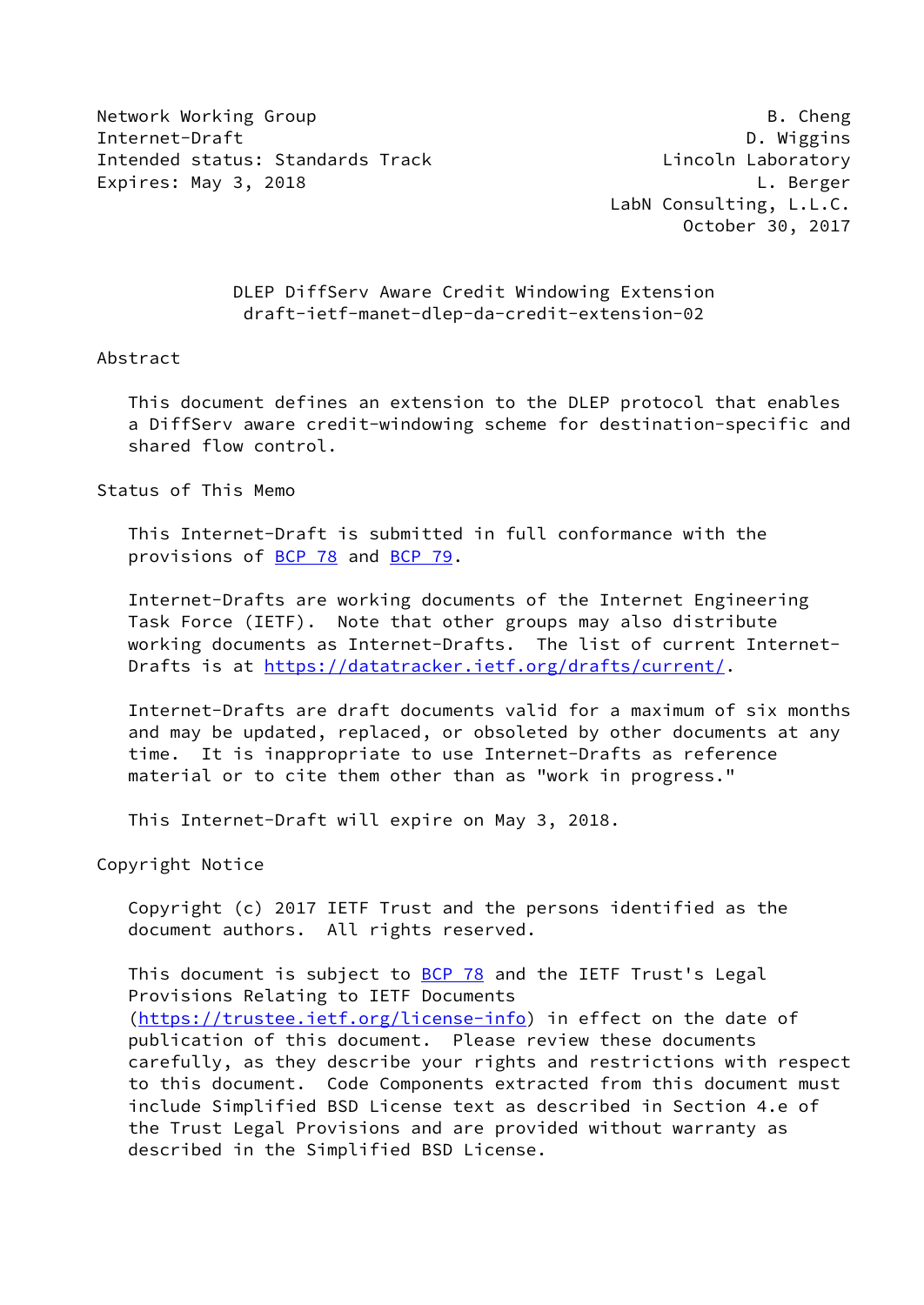# <span id="page-1-1"></span>Internet-Draft DLEP DA Credit Extension October 2017

# Table of Contents

| 1.                                                   | $\overline{2}$ |
|------------------------------------------------------|----------------|
| 1.1.                                                 | $\overline{3}$ |
| 2.                                                   | $\overline{3}$ |
| Extension Usage and Identification $\cdots$<br>3.    | $\overline{5}$ |
| 4.                                                   | $\overline{5}$ |
| 5.                                                   | $\frac{5}{5}$  |
| 5.1. Credit Control Message                          |                |
| 5.2. Credit Control Response Message                 | 6              |
| 6.                                                   | 6              |
| Credit Window Initialization<br>6.1.                 | $\overline{1}$ |
| 6.2. Credit Window Traffic Classification            | $\frac{9}{2}$  |
| 6.2.1. Traffic Classification Sub Data Item          | 11             |
| 6.2.2. DiffServ Traffic Classification Sub Data Item | 11             |
| 6.3. Credit Window Associate                         | 13             |
| Credit Window Credit Grant<br>6.4.                   | 14             |
| 6.5.                                                 | 15             |
| 6.6. Credit Window Request                           | 17             |
| <u>7</u> .                                           | 18             |
| 8.                                                   | 18             |
| 9.                                                   | 18             |
| $9.1$ . Extension Type Value                         | 18             |
|                                                      | 19             |
|                                                      | 19             |
| $9.4$ . DLEP Sub Data Item Registry 20               |                |
|                                                      |                |
| Normative References 20<br>10.1.                     |                |
| 10.2. Informative References                         | 21             |
| Appendix A. Acknowledgments 21                       |                |
| Appendix B. Open and Resolved Issues 21              |                |
| Merge with [I-D.ietf-manet-credit-window] 21<br>B.1. |                |
| Supporting Router Limits $\ldots$ 22<br>B.2.         |                |
| Absolute vs Increment 22<br>B.3.                     |                |
| B.4.<br>Bidirectional Flow                           |                |
|                                                      | 22             |
|                                                      | 22             |
|                                                      |                |

# <span id="page-1-0"></span>[1](#page-1-0). Introduction

The Dynamic Link Event Protocol (DLEP) is defined in [\[RFC8175](https://datatracker.ietf.org/doc/pdf/rfc8175)]. It provides the exchange of link related control information between DLEP peers. DLEP peers are comprised of a modem and a router. DLEP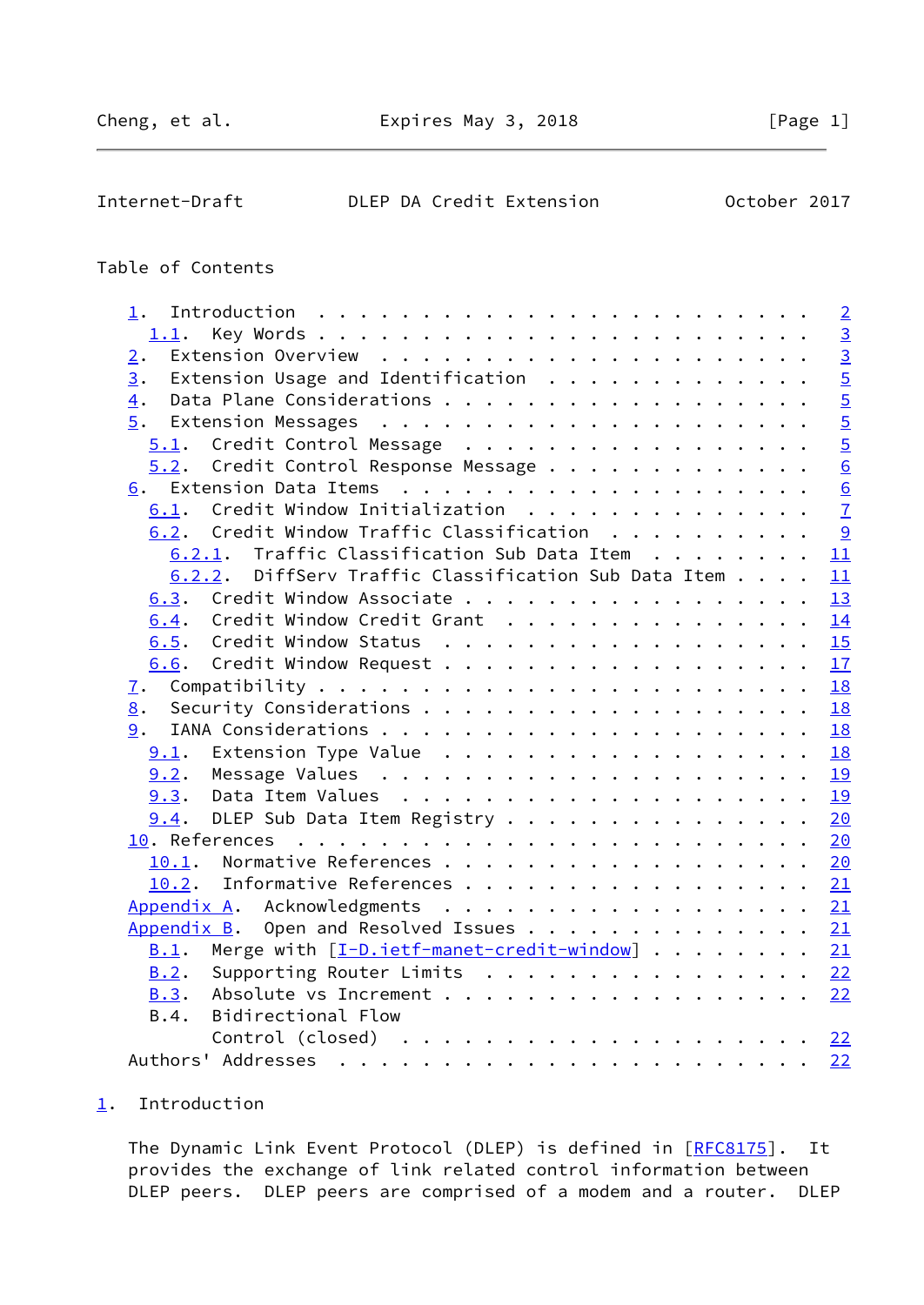defines a base set of mechanisms as well as support for possible extensions. This document defines one such extension.

 The base DLEP specification does not include any flow control capability. There are various flow control theoretically possible

| Cheng, et al. | Expires May 3, 2018 | [Page 2] |
|---------------|---------------------|----------|
|---------------|---------------------|----------|

<span id="page-2-1"></span>Internet-Draft DLEP DA Credit Extension October 2017

 with DLEP. For example, a credit-windowing scheme for destination specific flow control which provides aggregate flow control for both modem and routers has been proposed in [\[I-D.ietf-manet-credit-window](#page-22-4)].

 This document defines a DLEP extension which provides an alternate flow control mechanism for traffic sent from a router to a modem. Flow control is provide using one or more logical "Credit Windows", each of which will typically be supported by an associated virtual or physical queue. Traffic sent by a router will use traffic classification information provided by the modem to identify which traffic is associated with each credit window. (For general background on traffic classification see [\[RFC2475\] Section](https://datatracker.ietf.org/doc/pdf/rfc2475#section-2.3) 2.3.) This document supports traffic classification based on DLEP destination and DiffServ [\[RFC2475](https://datatracker.ietf.org/doc/pdf/rfc2475)] DSCPs (differentiated services codepoints). Credit windows may be shared or dedicated on a per {destination, DSCP} tuple basis. Said another way, the defined mechanism allows for credit windows to be shared across traffic sent to multiple DLEP destinations and DSCPs, or used exclusively for traffic sent to a particular destination and/or DSCP. The extension also supports the "wildcard" matching of any DSCP.

 The extension defined in this document is referred to as "DiffServ Aware Credit Windowing" or, more simply, the "DA Credit" extension. The extension is structured to allow for reuse of the defined credit window based flow control with traffic classification techniques other than DiffServ, e.g., IEEE 802.1 Q priority code points or even 5-tuple IP flows.

 This document defines a new DLEP Extension Type Value in [Section 3](#page-4-0) which is used to indicate the use of the extension. Two new messages are defined in **Section 5**, and six new DLEP Data Items in **Section 6**.

#### <span id="page-2-0"></span>[1.1](#page-2-0). Key Words

The key words "MUST", "MUST NOT", "REQUIRED", "SHALL", "SHALL NOT",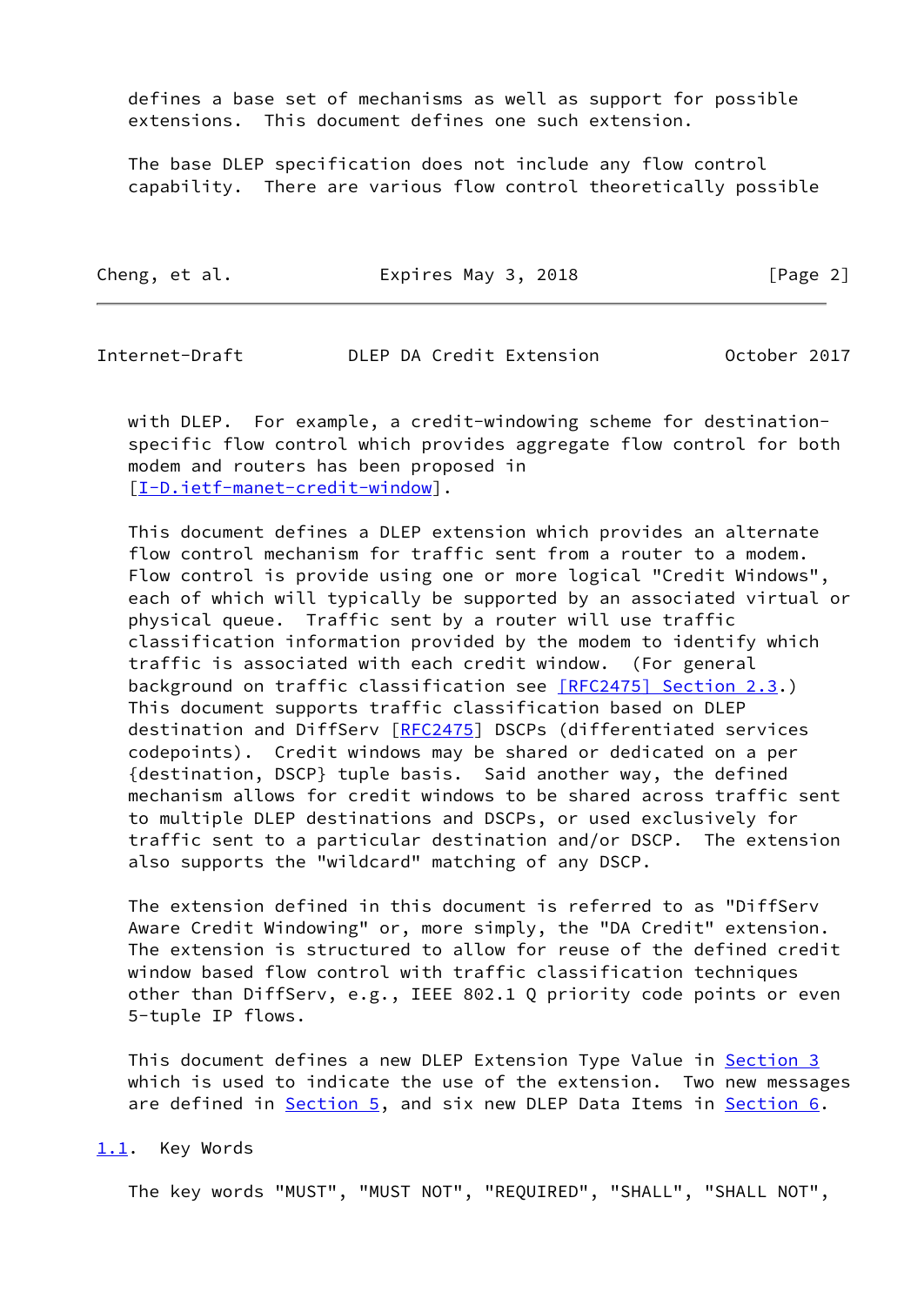"SHOULD", "SHOULD NOT", "RECOMMENDED", "NOT RECOMMENDED", "MAY", and "OPTIONAL" in this document are to be interpreted as described in [BCP](https://datatracker.ietf.org/doc/pdf/bcp14) [14](https://datatracker.ietf.org/doc/pdf/bcp14) [[RFC2119\]](https://datatracker.ietf.org/doc/pdf/rfc2119) [\[RFC8174](https://datatracker.ietf.org/doc/pdf/rfc8174)] when, and only when, they appear in all capitals, as shown here.

### <span id="page-3-0"></span>[2](#page-3-0). Extension Overview

 The DA Credit extension can be used to support credit based flow control of traffic sent from a router to a modem. The extension can be used to support DiffServ and non-DiffServ based flow control. Both types of DLEP endpoints, i.e., a router and a modem, negotiate the use of extension during session initialization, see [Section 5.2](#page-6-0)

| Cheng, et al. | Expires May 3, 2018 | [Page 3] |
|---------------|---------------------|----------|
|---------------|---------------------|----------|

Internet-Draft DLEP DA Credit Extension October 2017

[\[RFC8175](https://datatracker.ietf.org/doc/pdf/rfc8175)]. When using this extension, data is allowed to be sent by the router to the modem only when there are credits available.

 Credits are managed on a per logical "Credit Windows" basis. Each credit window can be thought of as corresponding to a queue within a modem. Modems pass to the router information on its credit windows and identify each via a "Credit Window Identifier", or "CID". In addition to the CID, credit window information includes an initial credit window size, as well as the maximum size of the logical queue associated with each CID. The maximum size is included for informative and, potential, future uses.

 As mentioned above, traffic classification supported by this document is performed on a per {destination, DSCP} tuple basis. This means that, routers need the combination of the DLEP identified destination and DSCP associated with a CID in order to match traffic it sends to specific credit windows. Modems provide the mapping of DSCPs to CIDs in sets, each of which is identified via a "Traffic Classification Identifier" or "TID". When a destination becomes reachable, a modem "Associates" (identifies) the TID to be used for traffic sent by the router to that destination. This use of CIDs, TIDs and association of a TID to a DLEP destination enables modem to share or dedicate resources as needed to match the specifics of its implementation and its attached transmission technology.

 Modems provide an initial credit window size at the time of "Credit Window Initialization". Such initialization can take place during session initiation or any point thereafter. It can also take place when rate information changes. Additional "Credit Grants", i.e.,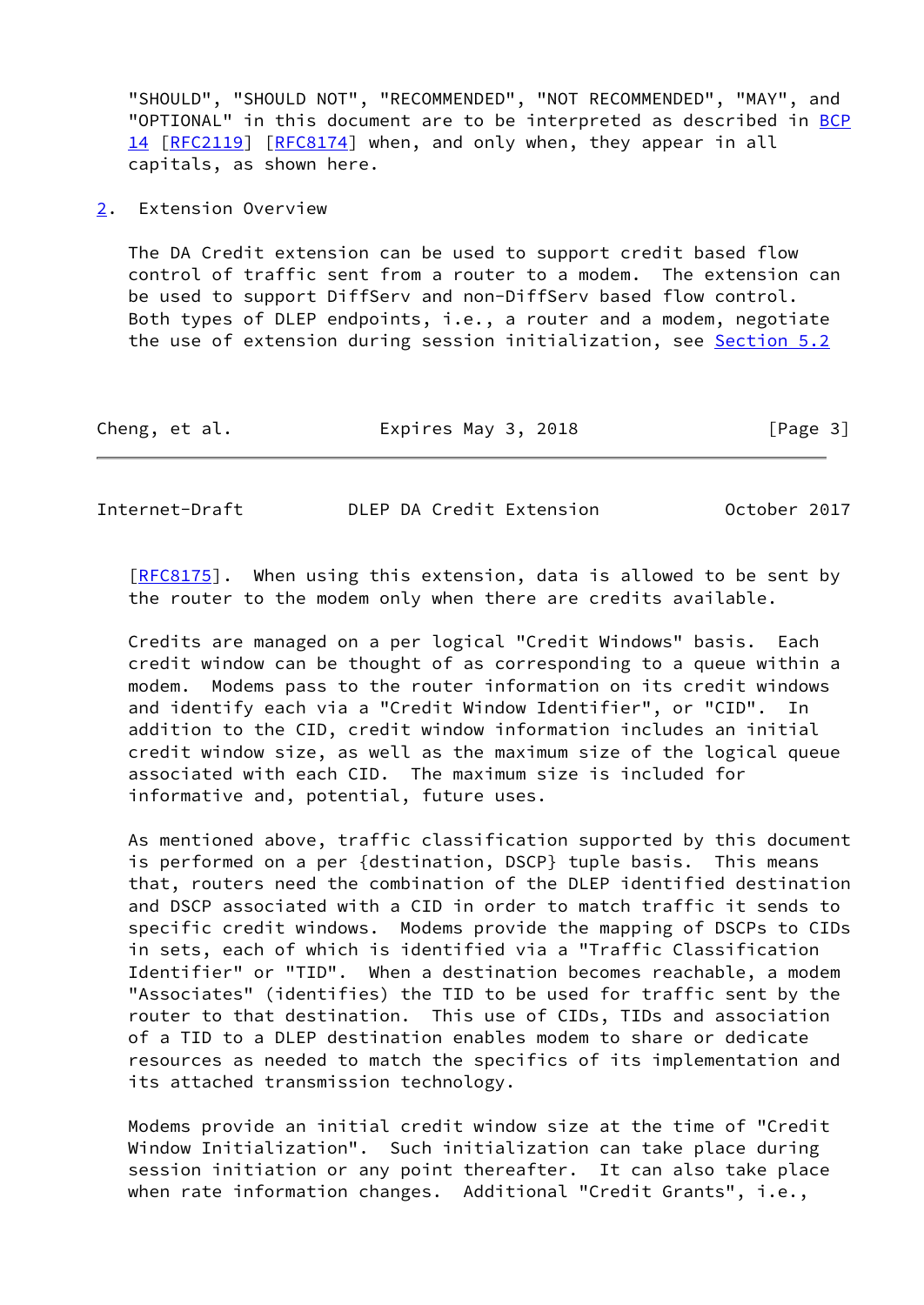increments to Credit Window size, are provided using a Destination Up or the new "Credit Control" Message. A router provides its view of the Credit Window, which is known as "Status", in Destination Up Response and the new "Credit Control Response" Messages. Routers can also request credits using the new "Credit Control" Message.

When modems provide credits to a router, they will need to take into account any overhead of their attached transmission technology and map it into the credit semantics defined in this document. In particular, the credit window is defined below to include per frame (packet) MAC headers and this may not match the actual overhead of the modem attached transmission technology. In that case a direct mapping or an approximation will need to be made by the modem to provide appropriate credit values.

Cheng, et al. **Expires May 3, 2018** [Page 4]

<span id="page-4-1"></span>Internet-Draft DLEP DA Credit Extension October 2017

<span id="page-4-0"></span>[3](#page-4-0). Extension Usage and Identification

 The use of the extension defined in this document SHOULD be configurable. To indicate that the DiffServ Aware Credit Windowing Extension is to be used, an implementation MUST include the DiffServ Aware Credit Windowing Type Value in the Extensions Supported Data Item. The Extensions Supported Data Item is sent and processed according to [\[RFC8175](https://datatracker.ietf.org/doc/pdf/rfc8175)].

 The DiffServ Aware Credit Windowing Extension Type Value is TBA1, see [Section 9](#page-20-0).

# <span id="page-4-2"></span>[4](#page-4-2). Data Plane Considerations

 When the use of the extension defined in this document is agreed upon per standard DLEP processing, see **Section 3**, a router MUST NOT send data to a modem for forwarding when there are no credits available in the associated Credit Window. This document defines credit windows in octets. A credit window value MUST be larger than the number of octets contained in a packet, including any MAC headers used between the router and the modem, in order for the router to send the packet to a modem for forwarding. The credit window is decremented by the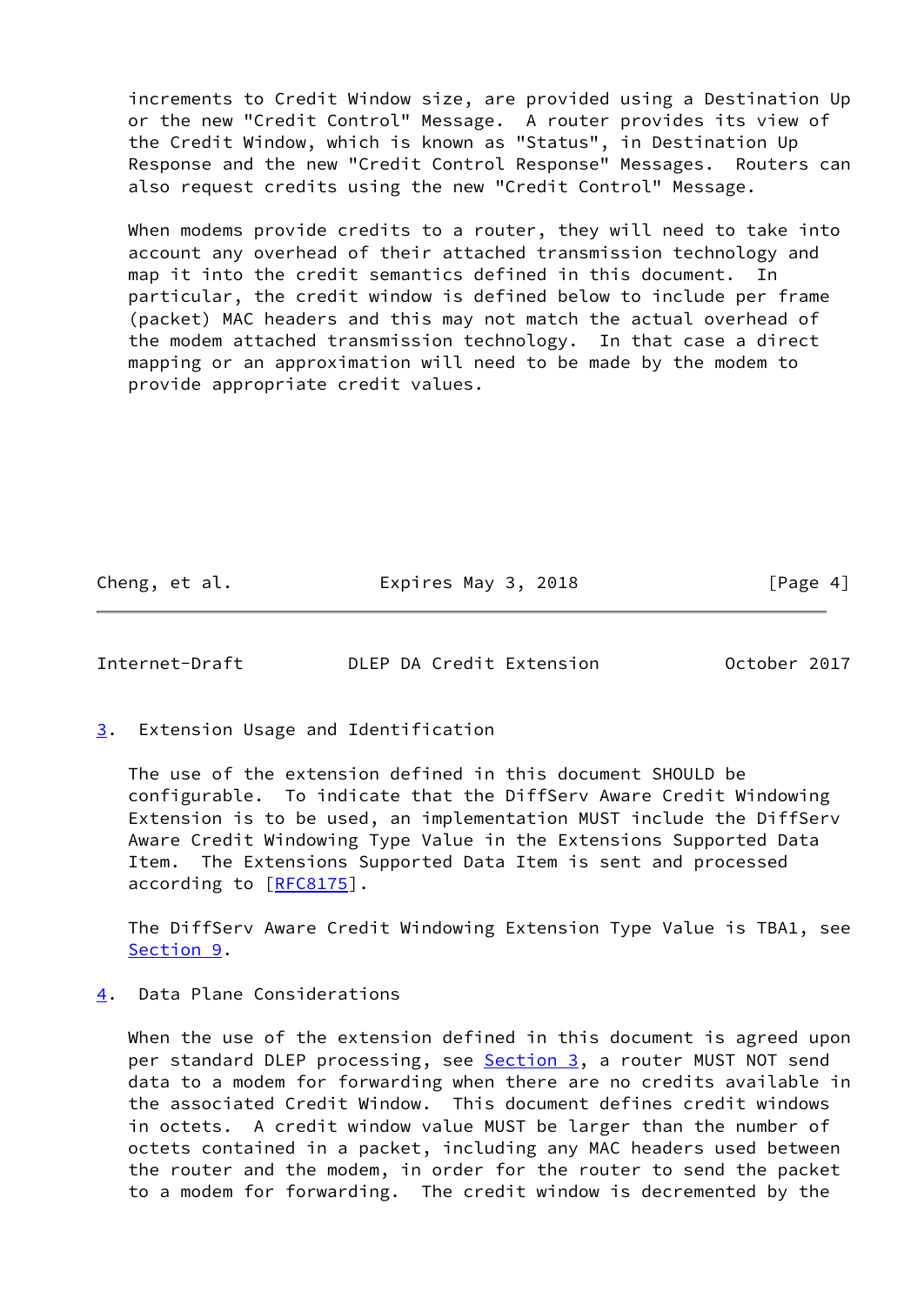number of sent octets.

 A router MUST identify the credit window associated with traffic sent to a modem based on the traffic classification information provided in the data items defined in this document. The definitions support identification based on DLEP destination and, at the modem's discretion, DSCPs. Note that routers will typically view a DLEP destination as the next hop.

<span id="page-5-0"></span>[5](#page-5-0). Extension Messages

 Two new messages are defined by this extension: the Credit Control and the Credit Control Response Message. Sending and receiving both message types MUST be supported by any implementation that advertises use of this extension per [Section 3.](#page-4-0)

<span id="page-5-1"></span>[5.1](#page-5-1). Credit Control Message

 Credit Control Messages are sent by modems to provide credit window increases. For messages sent by modems, only one message can be outstanding at one time. That is, a modem MUST NOT send a second (or any subsequent) Credit Control Message until a Credit Control Response Message is received from its peer router.

 Credit Control Messages MAY be sent by routers, e.g., to request credits or provide window status. No specific response message is

| Expires May 3, 2018<br>Cheng, et al. | [Page 5] |
|--------------------------------------|----------|
|--------------------------------------|----------|

<span id="page-5-2"></span>

 required from a modem from a message transaction perspective. There is no restriction on when a router can send a Credit Control Message.

 [TBD: Should anything be said about sending, or limiting, multiple credit requests?]

The Message Type value in the DLEP Message Header is set to TBA2.

 A message sent by a modem, MUST contain one or more Credit Window Grant Data Items as defined below in [Section 6.4](#page-15-0). A router receiving this message MUST respond with a Credit Control Response Message.

 A message sent by a router, MUST contain the Credit Window Request Data Item defined below in **[Section 6.6](#page-18-0).** A modem receiving this message MUST process the received message and data item as defined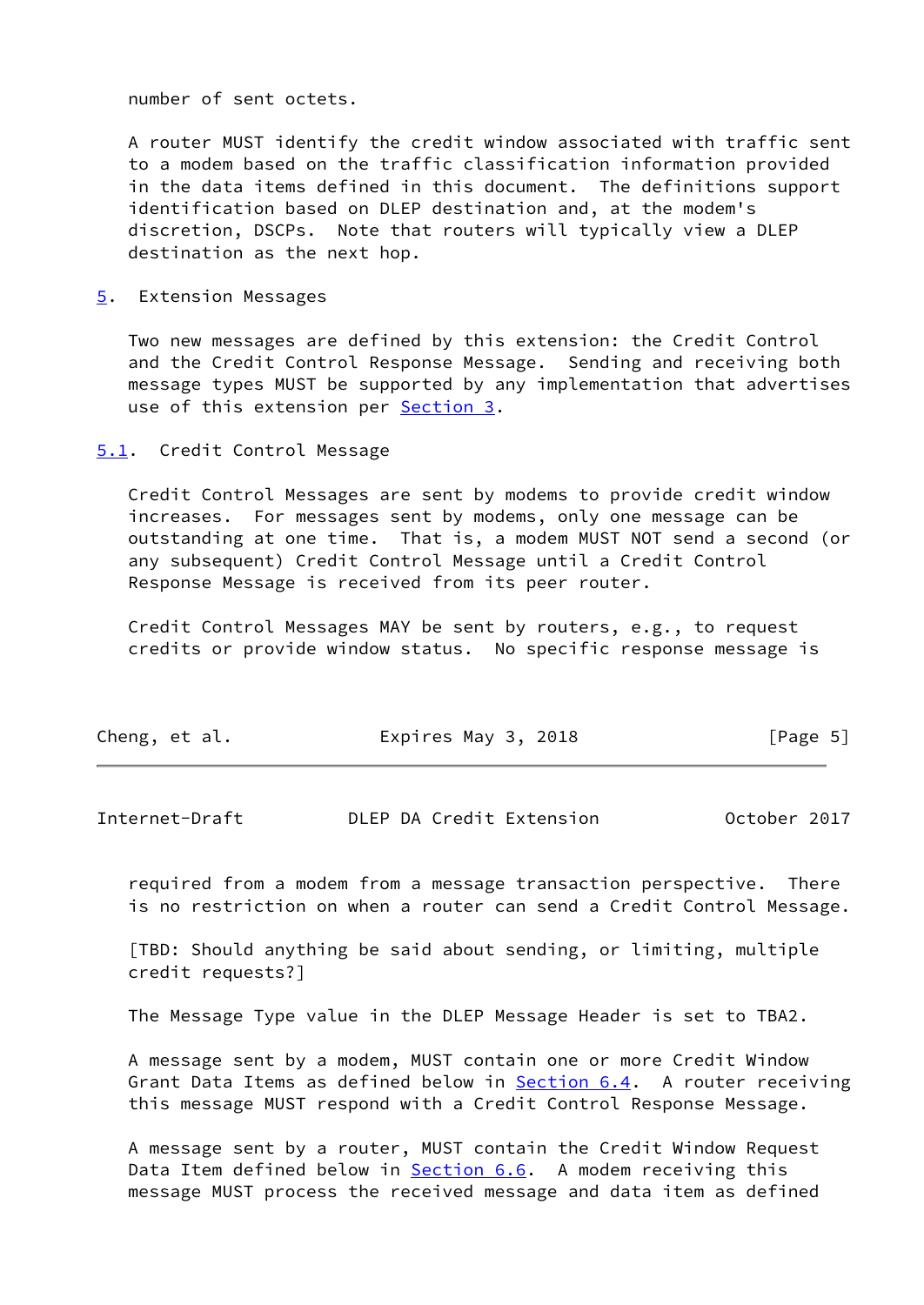below, which will result in credit window increments being provided via Credit Window Grant Data Items carried in one more more new Credit Control Message.

 Specific processing associated with each Credit Data Item is provided below.

<span id="page-6-0"></span>[5.2](#page-6-0). Credit Control Response Message

 Credit Control Response Messages are sent by routers to report the current Credit Window for a destination.

The Message Type value in the DLEP Message Header is set to TBA3.

 A message sent by a router, MUST contain one or more Credit Window Status data items as defined below in **Section 6.5.** 

 Specific processing associated with the Credit Window Window Status Data Item is provided below.

<span id="page-6-1"></span>[6](#page-6-1). Extension Data Items

 Six data items are defined by this extension. The Credit Window Initialization Data Item is used by a modem to identify a credit window and set its size. The Credit Window Traffic Classification Data Item is used by a modem to identify a set which identifies which DSCPs are mapped to a credit window. The Credit Window Association Data Item is used by a modem to identify which traffic classification set should be used when sending traffic to a particular DLEP identified destination. The Credit Window Grant is used by a modem to provide additional credits to a router. The Credit Request is used by a router to request additional credits. The Credit Window

| Cheng, et al. | Expires May 3, 2018 | [Page 6] |  |
|---------------|---------------------|----------|--|
|               |                     |          |  |

<span id="page-6-2"></span>Internet-Draft DLEP DA Credit Extension October 2017

 Status is used to advertise the sender's view of number of available credits for state synchronization purposes.

 Any errors or inconsistencies encountered in parsing data items are handled in the same fashion as any other Data Item parsing error encountered in DLEP, see [\[RFC8175](https://datatracker.ietf.org/doc/pdf/rfc8175)]. In particular, the node parsing the data item MUST terminate the session with a Status Data Item indicating Invalid Data.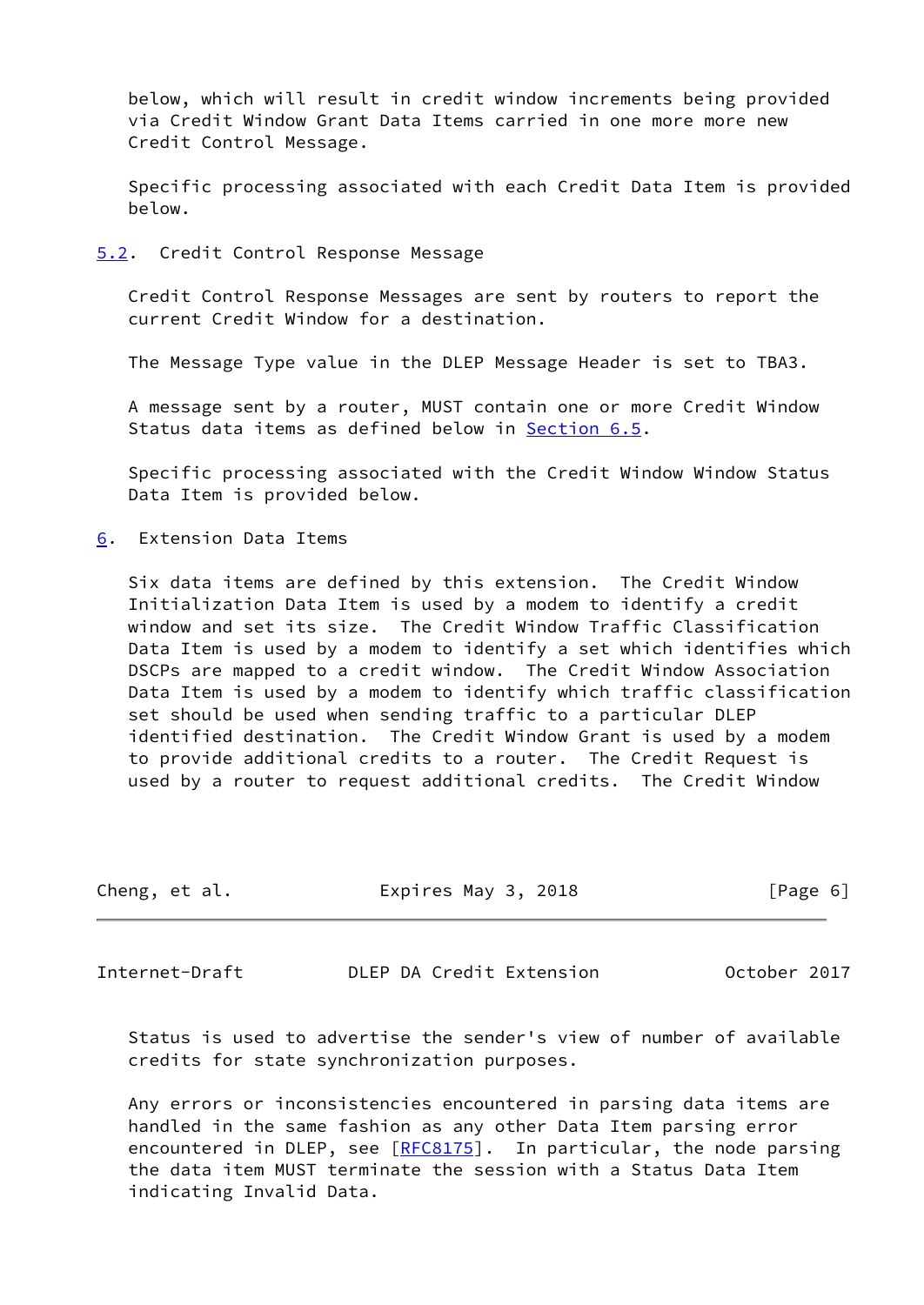The defined data items and operations have similar objectives as those found in [\[I-D.ietf-manet-credit-window](#page-22-4)]. One notable difference from this extension is that in this document credits are never provided by the router to the modem.

### <span id="page-7-0"></span>[6.1](#page-7-0). Credit Window Initialization

 The Credit Window Initialization Data Item is used by a modem to identify a credit window and set its size. This data item SHOULD be included in any Session Initialization Response Message that also contains the DiffServ Aware Credit Windowing Extension Type Value in the Extensions Supported Data Item. Updates to previously identified credit windows or new credit windows MAY be sent by a modem by including the data item in Session Update Messages. More than one data item MAY be included in a message to provide information on multiple credit windows.

 The Credit Window Initialization Data Item identifies a credit window using a Credit Window Identifier, or CID. It also provides the size of the identified credit window. Finally, a queue size (in bytes) is provided for informational purposes. Note that to be used, a CID must be listed in a Credit Window Traffic Classification Data Item.

The format of the Credit Window Initialization Data Item is:

| Θ                                                               |                              |                    |          |  |
|-----------------------------------------------------------------|------------------------------|--------------------|----------|--|
| 0 1 2 3 4 5 6 7 8 9 0 1 2 3 4 5 6 7 8 9 0 1 2 3 4 5 6 7 8 9 0 1 |                              |                    |          |  |
|                                                                 | -+-+-+-+-+-+-+-+-+-+-+-+-+-+ |                    |          |  |
| Data Item Type                                                  |                              | Length (16)        |          |  |
|                                                                 |                              |                    |          |  |
| Credit Window Identifier (CID)                                  |                              |                    | Reserved |  |
|                                                                 |                              |                    |          |  |
|                                                                 | Credit Value                 |                    |          |  |
|                                                                 |                              |                    |          |  |
|                                                                 | Credit Value                 |                    |          |  |
|                                                                 | -+-+-+-+-+-+-+-+-+-+-+       |                    |          |  |
| Scale                                                           |                              | Credit Window Size |          |  |
|                                                                 | -+-+-+-+-+-+-+-+-+           |                    |          |  |

Cheng, et al. **Expires May 3, 2018** [Page 7]

Internet-Draft DLEP DA Credit Extension October 2017

Data Item Type: TBA4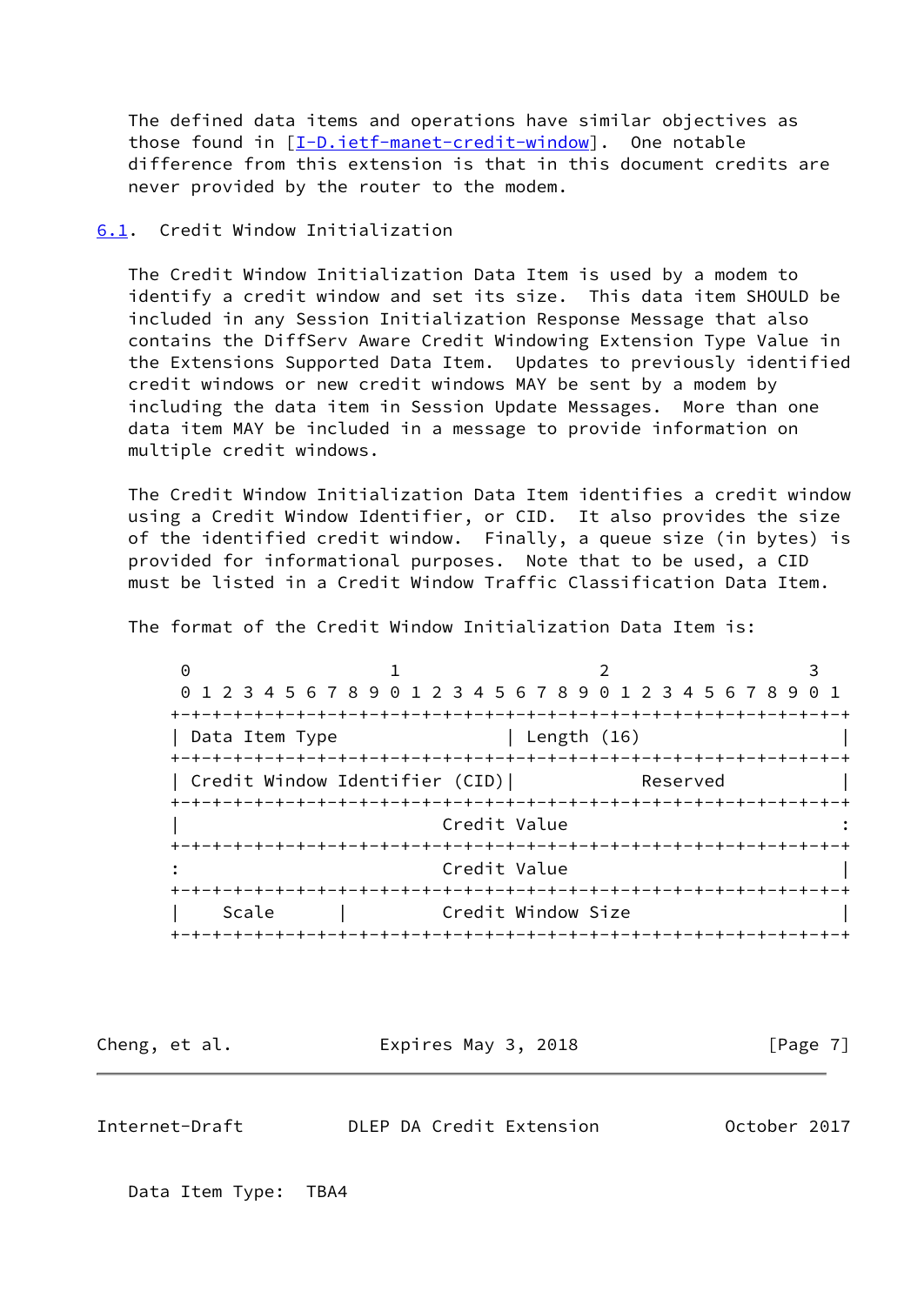#### Length: 16

Per [\[RFC8175](https://datatracker.ietf.org/doc/pdf/rfc8175)] Length is the number of octets in the data item, excluding the Type and Length fields.

Credit Window Identifier (CID):

 A 16-bit unsigned integer identifying a credit window. The value of 0xFFFFFFFF is reserved and MUST not be used in this Data Item. There is no other restriction on values used by a modem, and there is no requirement for sequential or ordered values.

Reserved:

 MUST be set to zero by the sender (a modem) and ignored by the receiver (a router).

Credit Value:

 A 64-bit unsigned integer representing the credits, in octets, to be applied to the Credit Window. This value includes MAC headers as seen on the link between the modem and router.

### Scale:

 An 8-bit unsigned integer indicating the scale used in the Credit Window Size fields. The valid values are:

 Value Scale ------------ 0 B - Bytes (Octets) 1 KB - Kilobytes (B/1024) 2 MB - Megabytes (KB/1024) 3 GB - Gigabytes (MB/1024)

Credit Window Size:

 A 24-bit unsigned integer representing the maximum size, in the octet scale indicated by the Scale field, of the associated credit window.

 A router that receives a Credit Window Initialization Data Item MUST locate the credit window that is associated with the CID indicated in each received Data Item. If no associated credit window is found, the router MUST initialize a new credit window using the values carried in the Data Item. When an associated credit window is found,

Cheng, et al. **Expires May 3, 2018** [Page 8]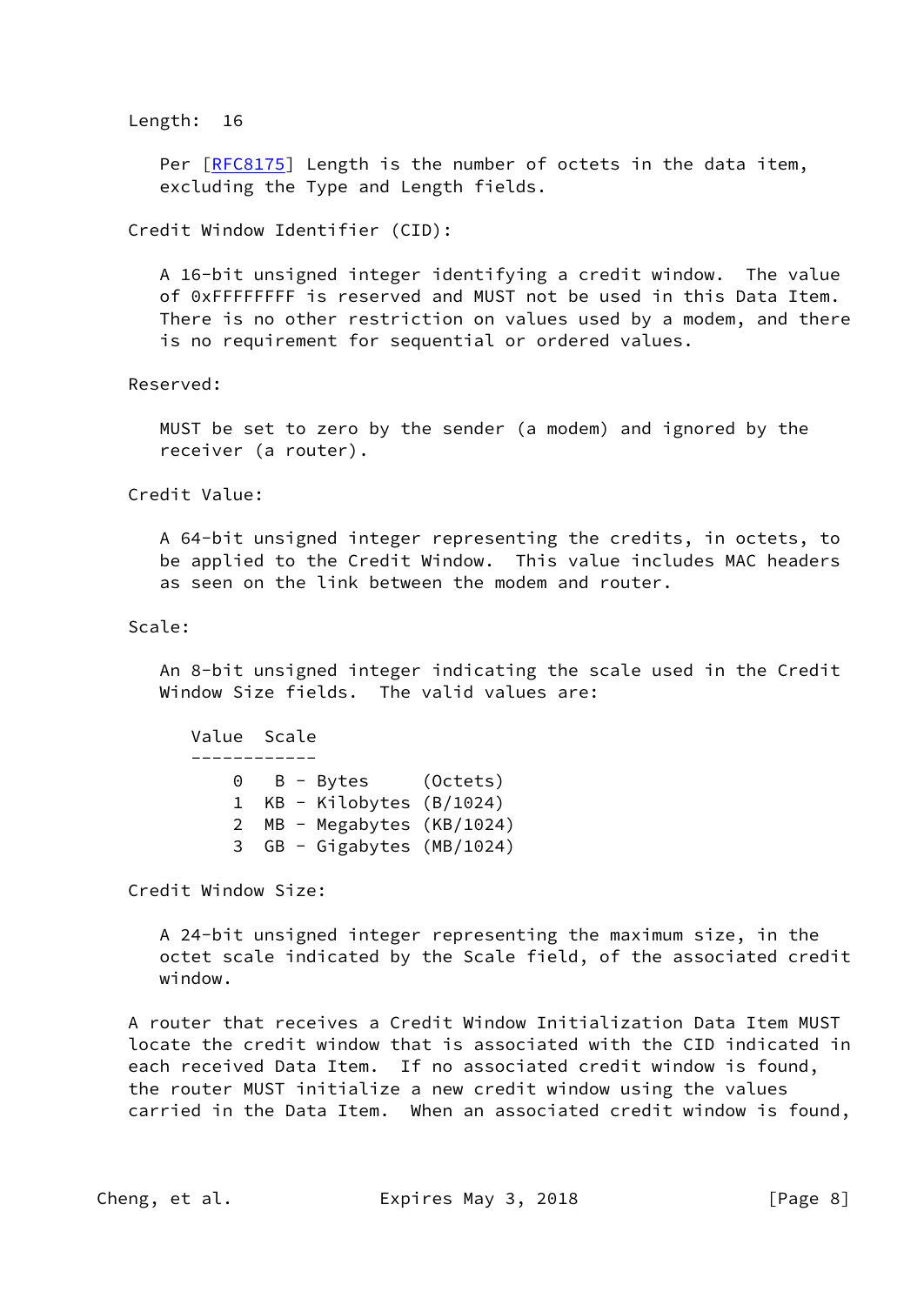<span id="page-9-1"></span> the router MUST update the credit window using the values carried in the Data Item. It is worth noting, that such updates can result in a credit window size being reduced, for example, due to a transmission rate change on the modem.

<span id="page-9-0"></span>[6.2](#page-9-0). Credit Window Traffic Classification

 The Credit Window Traffic Classification Data Item is used by a modem to provide information to enable router to identify the credit window associated with traffic the router sends. Each data item includes a set of credit windows and provides traffic classification for each window. The data item is defined to support classification based on DSCPs, but is designed to be extensible for future traffic classification types. The data item is not required to provide full traffic classification information. In the context of the definition included in this document, the DLEP destination address needed to complete the traffic classification information is provided by a modem when it identifies the traffic classification set in a Destination Up message using the Credit Window Associate Data Item defined below.

 The Credit Window Traffic Classification Data Item SHOULD be included by a modem in any Session Initialization Response Message that also contains the DiffServ Aware Credit Windowing Extension Type Value in the Extensions Supported Data Item. Updates to previously provided traffic classifications or new traffic classifications MAY be sent by a modem by including the data item in Session Update Messages. More than one data item MAY be included in a message to provide information on multiple traffic classifiers.

 The set of traffic classification information provided in the data item is identified using a Traffic Classification Identifier, or TID. Addition information, e.g., the list DSCPs associated with a credit window, is provided in a variable series of Queue Parameter sub-data items. Note that to be used, a TID must be listed in a Credit Window Associate Data Item.

The format of the Credit Window Traffic Classification Data Item is: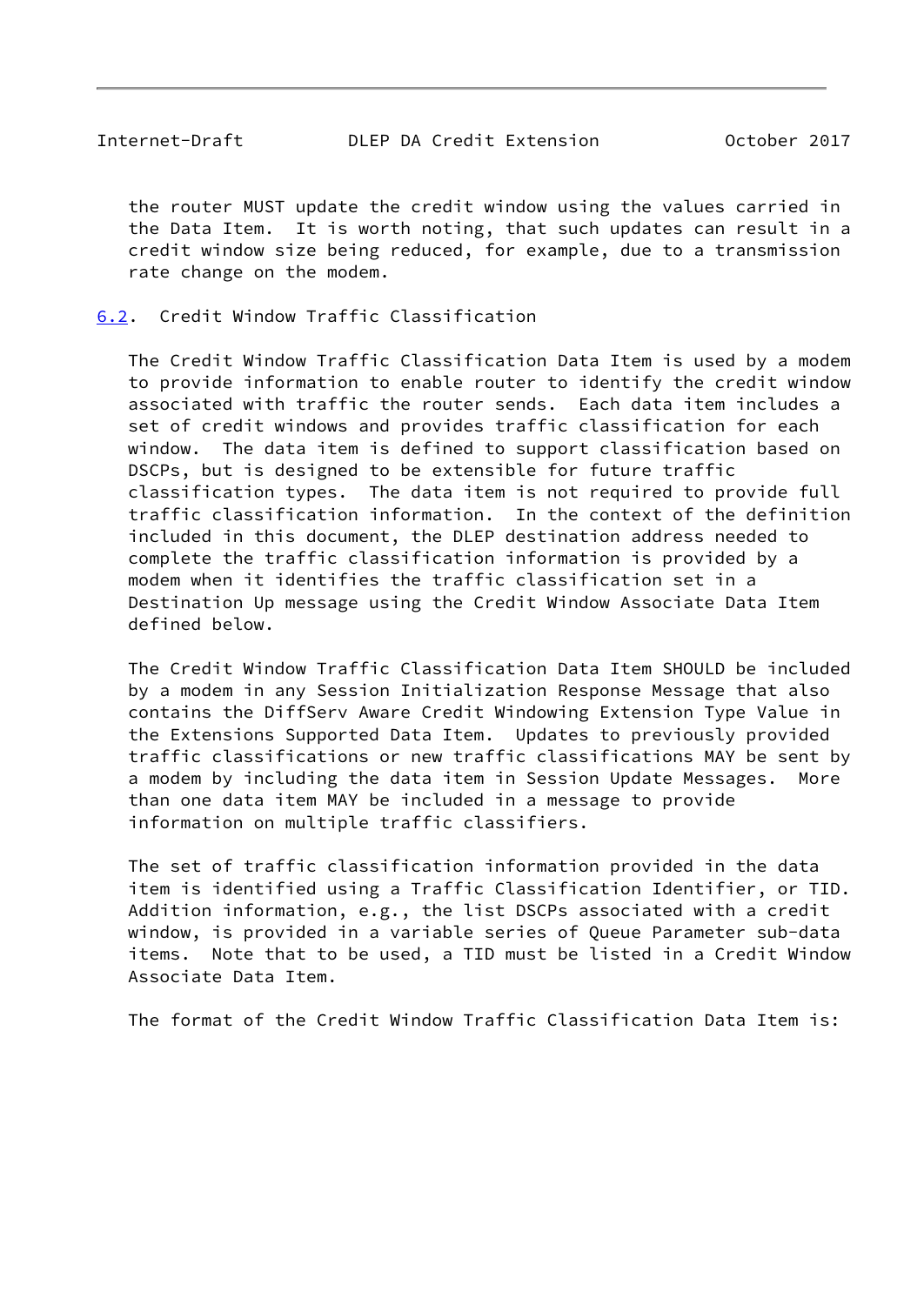Internet-Draft DLEP DA Credit Extension October 2017

 $0$  1 2 3 0 1 2 3 4 5 6 7 8 9 0 1 2 3 4 5 6 7 8 9 0 1 2 3 4 5 6 7 8 9 0 1 +-+-+-+-+-+-+-+-+-+-+-+-+-+-+-+-+-+-+-+-+-+-+-+-+-+-+-+-+-+-+-+-+ | Data Item Type | Length +-+-+-+-+-+-+-+-+-+-+-+-+-+-+-+-+-+-+-+-+-+-+-+-+-+-+-+-+-+-+-+-+ |Traffic Class. Identifier (TID)| Num SDIs | Reserved | +-+-+-+-+-+-+-+-+-+-+-+-+-+-+-+-+-+-+-+-+-+-+-+-+-+-+-+-+-+-+-+-+ | Traffic Classification Sub Data Item 1 | +-+-+-+-+-+-+-+-+-+-+-+-+-+-+-+-+-+-+-+-+-+-+-+-+-+-+-+-+-+-+-+-+ : ... : +-+-+-+-+-+-+-+-+-+-+-+-+-+-+-+-+-+-+-+-+-+-+-+-+-+-+-+-+-+-+-+-+ Traffic Classification Sub Data Item n +-+-+-+-+-+-+-+-+-+-+-+-+-+-+-+-+-+-+-+-+-+-+-+-+-+-+-+-+-+-+-+-+

Data Item Type: TBA5

Length: Variable

Per [\[RFC8175](https://datatracker.ietf.org/doc/pdf/rfc8175)] Length is the number of octets in the data item, excluding the Type and Length fields.

Traffic Classification Identifier (TID):

 A 16-bit unsigned integer identifying a traffic classification set. There is no restriction on values used by a modem, and there is no requirement for sequential or ordered values.

Num SDIs:

 An 8-bit unsigned integer indicating the number of Traffic Classification Sub Data Items included in the data item. A value of zero (0) is allowed and indicates that no traffic should be matched against this TID.

Reserved:

 MUST be set to zero by the sender (a modem) and ignored by the receiver (a router).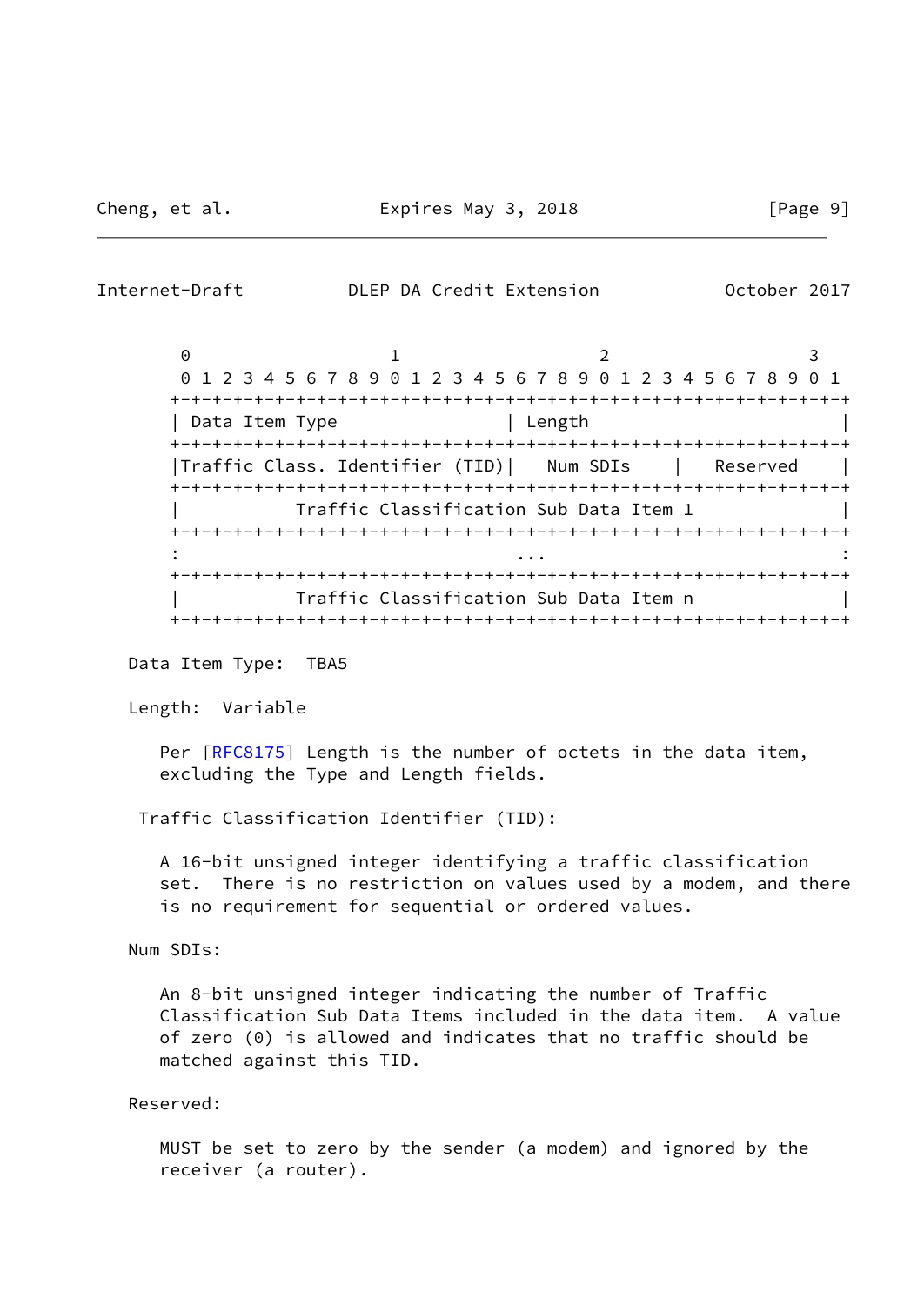Traffic Classification Sub Data Item:

 Zero or more Traffic Classification Sub Data Items of the format defined below MAY be included. The number MUST match the value carried in the Num SDIs field.

 A router receiving the Traffic Classification Data Item MUST locate the traffic classification information that is associated with the TID indicated in each received Data Item. If no associated traffic

| Cheng, et al. | Expires May 3, 2018 | [Page 10] |
|---------------|---------------------|-----------|
|---------------|---------------------|-----------|

<span id="page-11-1"></span>Internet-Draft DLEP DA Credit Extension October 2017

 classification information is found, the router MUST initialize a new information set using the values carried in the Data Item. When associated traffic classification information is found, the router MUST update the information using the values carried in the Data Item. In both cases, a router MUST also ensure that any data plane state, see [Section 4,](#page-4-2) that is associated with the TID is updated as needed.

### <span id="page-11-0"></span>[6.2.1](#page-11-0). Traffic Classification Sub Data Item

 All Traffic Classification Sub Data Items share a common format that is patterned after the standard DLEP data item format, see [\[RFC8175\]](https://datatracker.ietf.org/doc/pdf/rfc8175#section-11.3) Section 11.3. There is no requirement on, or meaning to Sub Data Item ordering. Any errors or inconsistencies encountered in parsing Sub Data Items are handled in the same fashion as any other Data Item parsing error encountered in DLEP.

The format of the Traffic Classification Sub Data Item is:

 $0$  1 2 3 0 1 2 3 4 5 6 7 8 9 0 1 2 3 4 5 6 7 8 9 0 1 2 3 4 5 6 7 8 9 0 1 +-+-+-+-+-+-+-+-+-+-+-+-+-+-+-+-+-+-+-+-+-+-+-+-+-+-+-+-+-+-+-+-+ | Sub Data Item Type | Length +-+-+-+-+-+-+-+-+-+-+-+-+-+-+-+-+-+-+-+-+-+-+-+-+-+-+-+-+-+-+-+-+ | Value... : +-+-+-+-+-+-+-+-+-+-+-+-+-+-+-+-+-+-+-+-+-+-+-+-+-+-+-+-+-+-+-+-+

Sub Data Item Type:

 A 16-bit unsigned integer that indicates the type and corresponding format of the data item's Value field. Sub Data Item Types are managed according to the IANA registry described in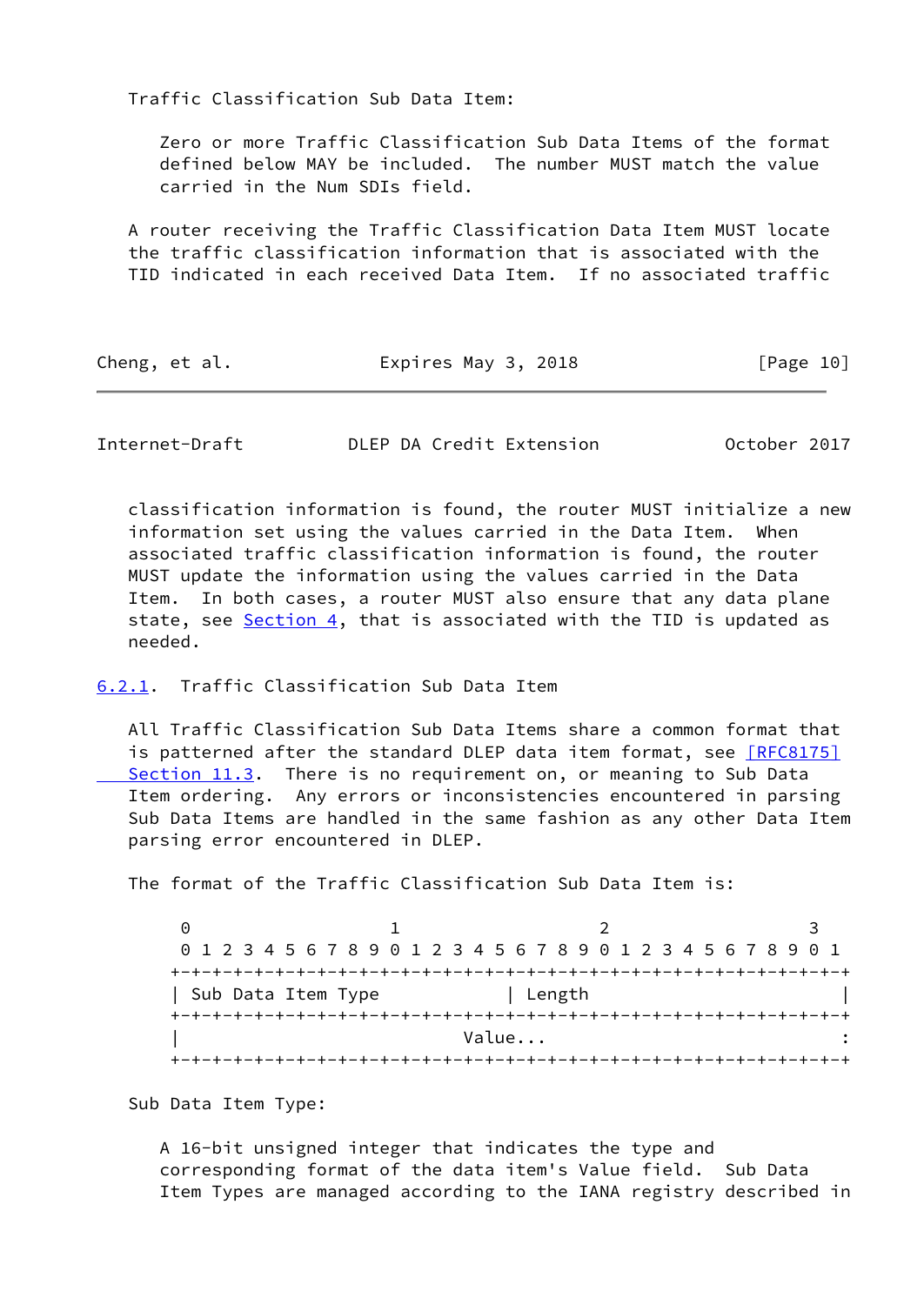#### [Section 9.4](#page-21-0).

Length: Variable

Copying [[RFC8175\]](https://datatracker.ietf.org/doc/pdf/rfc8175), Length a 16-bit unsigned integer that is the number of octets in the sub data item, excluding the Type and Length fields.

<span id="page-12-0"></span>[6.2.2](#page-12-0). DiffServ Traffic Classification Sub Data Item

 The DiffServ Traffic Classification Sub Data Item is used to identify the DSCPs associated with a specific credit window. Credit windows are identified using CID values that have been previously been sent by the modem or are listed in a Credit Window Initialization Data Item carried in the same messages as the sub data item. DSCPs are identified in a list of DiffServ fields. An implementation that does

| Cheng, et al. | Expires May 3, 2018 | [Page 11] |
|---------------|---------------------|-----------|
|---------------|---------------------|-----------|

Internet-Draft DLEP DA Credit Extension October 2017

 not support DSCPs, and wants to use credit window flow control for all traffic to a destination or destinations, would indicate with 0 DSCPs.

The format of the DiffServ Traffic Classification Sub Data Item is:

 $0$  1 2 3 0 1 2 3 4 5 6 7 8 9 0 1 2 3 4 5 6 7 8 9 0 1 2 3 4 5 6 7 8 9 0 1 +-+-+-+-+-+-+-+-+-+-+-+-+-+-+-+-+-+-+-+-+-+-+-+-+-+-+-+-+-+-+-+-+ | Must be two (2) | Length +-+-+-+-+-+-+-+-+-+-+-+-+-+-+-+-+-+-+-+-+-+-+-+-+-+-+-+-+-+-+-+-+ | Credit Window Identifier (CID)| Num DSCPs | DS Field 1 | +-+-+-+-+-+-+-+-+-+-+-+-+-+-+-+-+-+-+-+-+-+-+-+-+-+-+-+-+-+-+-+-+ | DS Field 2 | ... | DS Field n | +-+-+-+-+-+-+-+-+-+-+-+-+-+-+-+-+-+-+-+-+-+-+-+-+

Length: Variable

 Length is the number of octets in the sub data item. It is equal to seven (7) plus the value of the Num DSCPs field.

Credit Window Identifier (CID):

 A 16-bit unsigned integer identifying a credit window that has been identified in a Credit Window Initialization Data Item, see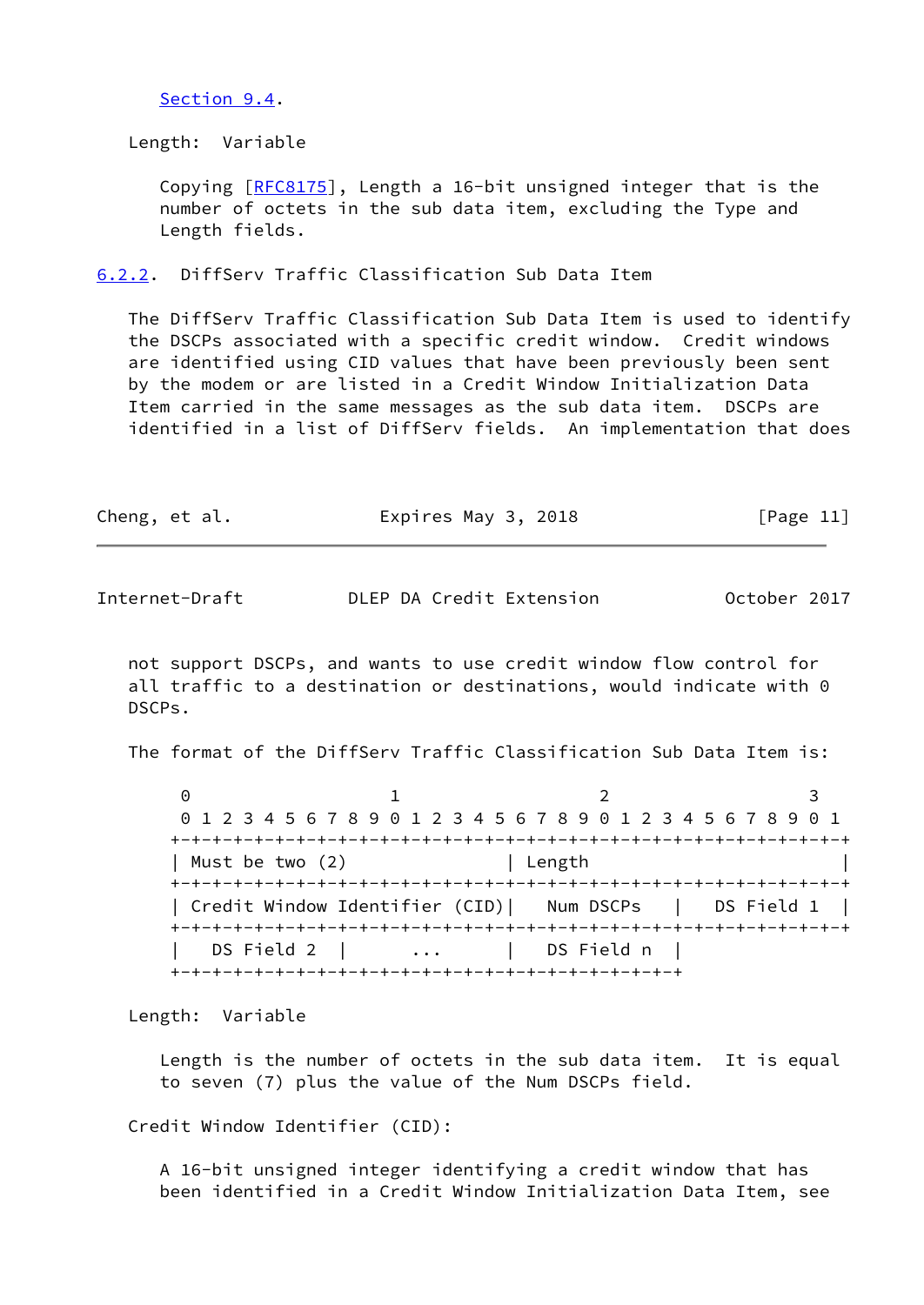[Section 6.1](#page-7-0). Unknown CID values SHOULD be reported and result in associated traffic being dropped.

Num DSCPs:

 An 8-bit unsigned integer indicating the number of DSCPs carried in the sub data item. A zero (0) indicates a (wildcard) match against any DSCP value.

DS Field:

 Each DS Field is an 8-bit whose definition is the same as [[RFC2474\]](https://datatracker.ietf.org/doc/pdf/rfc2474).

> 0 1 2 3 4 5 6 7 +---+---+---+---+---+---+---+---+ | DSCP | CU | +---+---+---+---+---+---+---+---+

 DSCP: differentiated services codepoint CU: currently unused, MUST be zero

Cheng, et al. Expires May 3, 2018 [Page 12]

<span id="page-13-1"></span>Internet-Draft DLEP DA Credit Extension October 2017

 A router receiving the DiffServ Traffic Classification Sub Data Item MUST validate the information on receipt prior to the information and data plan update described earlier in this section. The credit window associated with the CID indicated in each Data Item must be located. It is important to note that the CID value may be present in a Credit Window Initialization Data Item carried in the same message as the Sub Data Item. If the CID is not located, the it MUST be treated as an error as described above.

 In the case there are no unknown CIDs, the receiver MUST ensure that each DS Field value is listed only once across the whole Credit Window Traffic Classification Data Item. Note, this check is across the Data Item and not the individual Sub Data Item. If the same DS Field value is listed more than once within the same Credit Window Traffic Classification Data Item, the Data Item MUST be treated as an error as described above.

<span id="page-13-0"></span>[6.3](#page-13-0). Credit Window Associate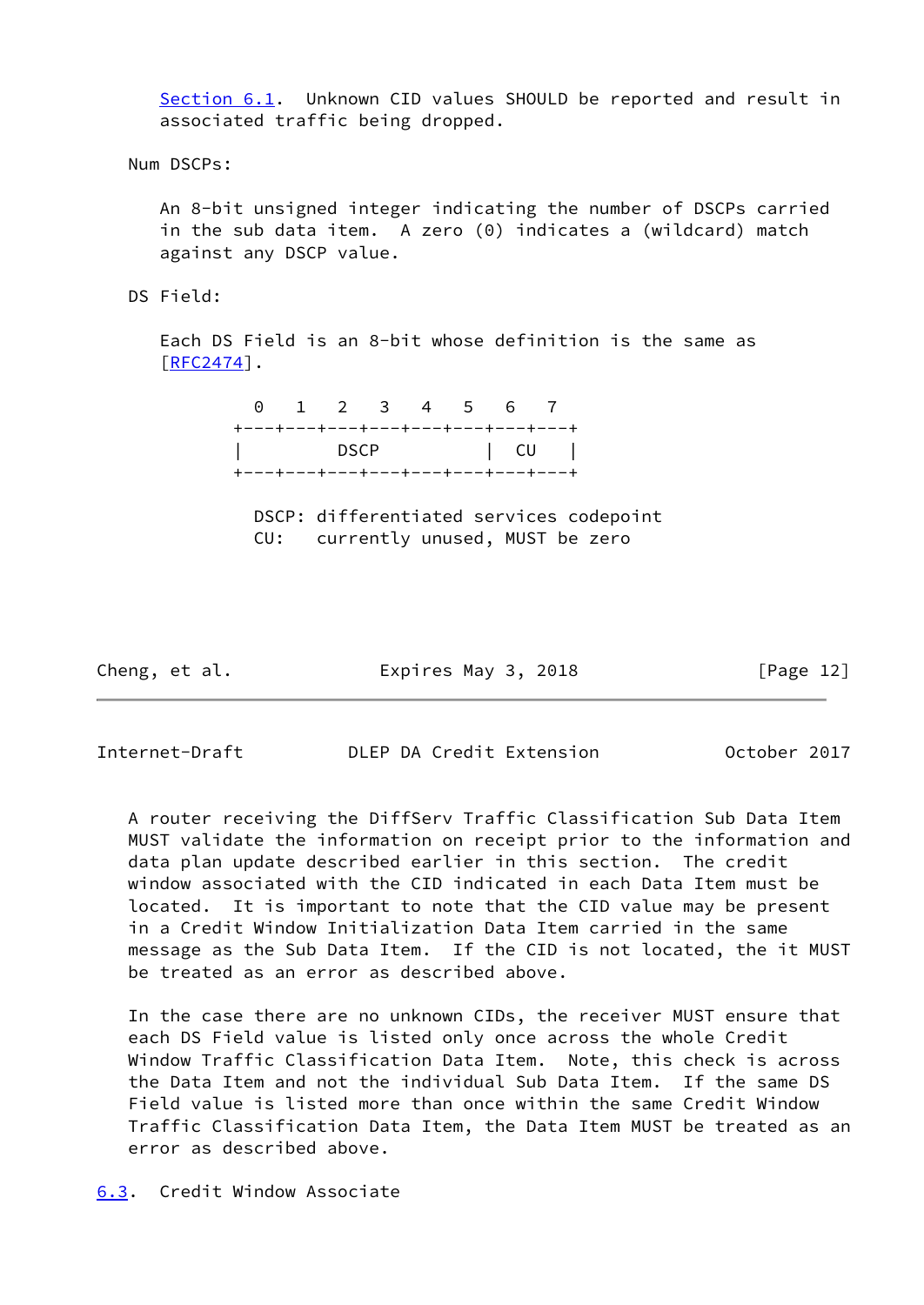The Credit Window Associate Data Item is used by a modem to associate traffic classification information with a destination. The traffic classification information is identified using a TID value that has been previously been sent by the modem or is listed in a Credit Window Traffic Classification Data Item carried in the same message as the data item.

 A single Credit Window Associate Data Item MUST be included in all Destination Up and Destination Update Messages sent by a modem when the use of the extension defined in this document is agreed upon, see [Section 3](#page-4-0).

The format of the Credit Window Traffic Classification Data Item is:

 $0$  1 2 3 0 1 2 3 4 5 6 7 8 9 0 1 2 3 4 5 6 7 8 9 0 1 2 3 4 5 6 7 8 9 0 1 +-+-+-+-+-+-+-+-+-+-+-+-+-+-+-+-+-+-+-+-+-+-+-+-+-+-+-+-+-+-+-+-+ | Data Item Type | Length (2) +-+-+-+-+-+-+-+-+-+-+-+-+-+-+-+-+-+-+-+-+-+-+-+-+-+-+-+-+-+-+-+-+ |Traffic Class. Identifier (TID)| +-+-+-+-+-+-+-+-+-+-+-+-+-+-+-+-+

Data Item Type: TBA6

Length: 2

Per [\[RFC8175](https://datatracker.ietf.org/doc/pdf/rfc8175)] Length is the number of octets in the data item, excluding the Type and Length fields.

| Cheng, et al. | Expires May 3, 2018 | [Page 13] |
|---------------|---------------------|-----------|
|---------------|---------------------|-----------|

<span id="page-14-0"></span>Internet-Draft DLEP DA Credit Extension October 2017

Traffic Classification Identifier (TID):

 A 16-bit unsigned integer identifying a traffic classification set that has been identified in a Credit Window Traffic Classification Data Item, see [Section 6.2](#page-9-0). Unknown TID values SHOULD be reported and result in associated traffic being dropped.

 A router that receives the Credit Window Associate Data Item MUST locate the traffic classification information indicated by the received TID. If no corresponding information can be located, the Data Item MUST be treated as an error as described above. Once the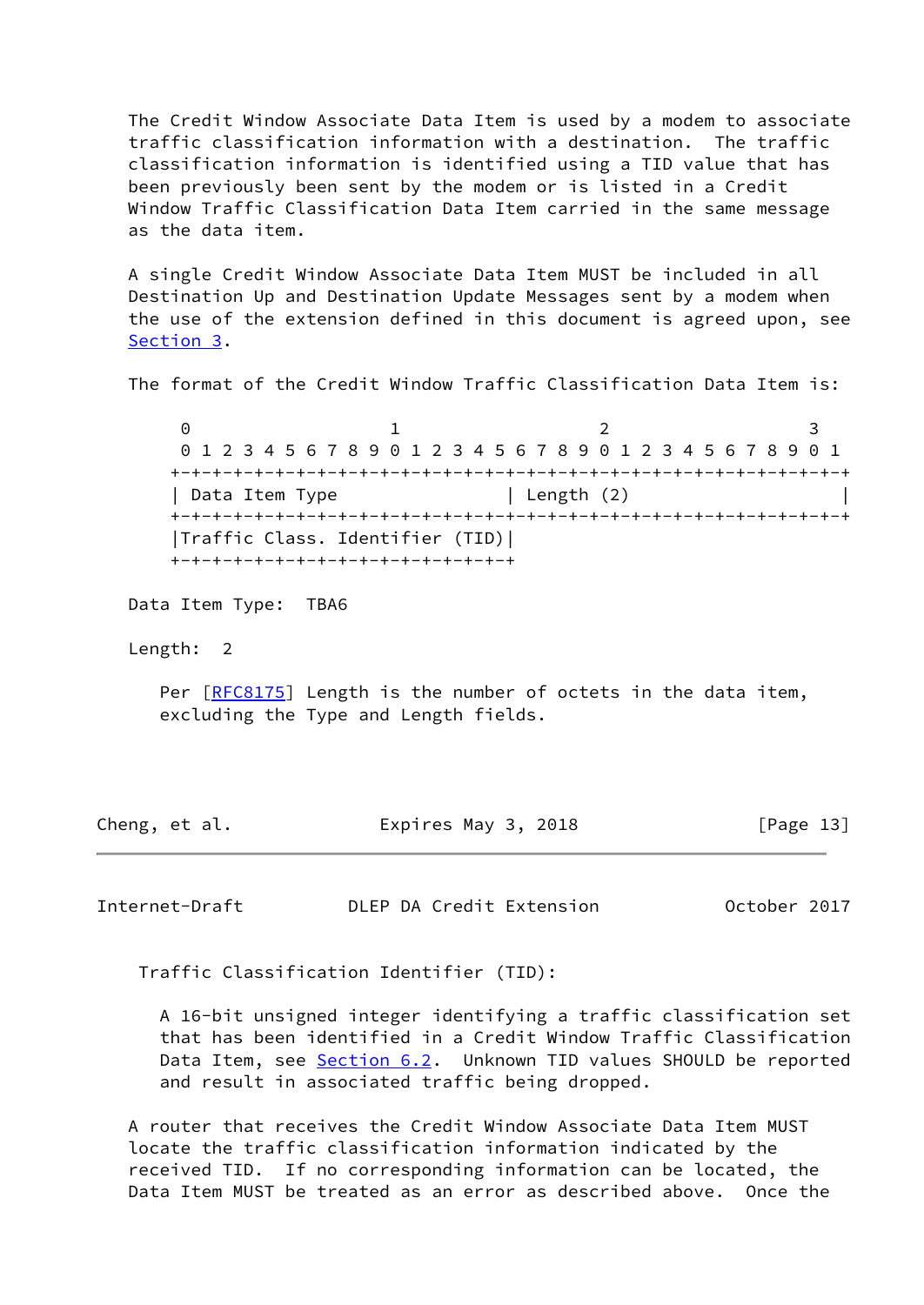traffic classification information is located, it MUST be associated with the destination and the router MUST ensure that any data plane state, see [Section 4,](#page-4-2) that is associated with the TID is updated as needed.

### <span id="page-15-0"></span>[6.4](#page-15-0). Credit Window Credit Grant

 The Credit Window Credit Grant data item is used by a modem to provide credits to a router. One or more Credit Window Grant Data Items MAY be carried in the DLEP Destination Up, Destination Announce Response, Destination Update, and Credit Control Messages. Multiple Credit Window Grant Data Items in a single message are used to indicate different credit values for different credit windows. In all message types, this data item provides an additional number of octets to be added to the indicated credit window. Credit window are identified via using using CID values that have been previously been sent by the modem or are listed in a Credit Window Initialization Data Item carried in the same messages as the Data Item.

The format of the Credit Window Grant Data Item is:

0 1 2 3 0 1 2 3 4 5 6 7 8 9 0 1 2 3 4 5 6 7 8 9 0 1 2 3 4 5 6 7 8 9 0 1 +-+-+-+-+-+-+-+-+-+-+-+-+-+-+-+-+-+-+-+-+-+-+-+-+-+-+-+-+-+-+-+-+ | Data Item Type | Length (12) +-+-+-+-+-+-+-+-+-+-+-+-+-+-+-+-+-+-+-+-+-+-+-+-+-+-+-+-+-+-+-+-+ | Credit Window Identifier (CID)| Reserved | +-+-+-+-+-+-+-+-+-+-+-+-+-+-+-+-+-+-+-+-+-+-+-+-+-+-+-+-+-+-+-+-+ | Additional Credits : +-+-+-+-+-+-+-+-+-+-+-+-+-+-+-+-+-+-+-+-+-+-+-+-+-+-+-+-+-+-+-+-+ : Additional Credits | +-+-+-+-+-+-+-+-+-+-+-+-+-+-+-+-+-+-+-+-+-+-+-+-+-+-+-+-+-+-+-+-+

Data Item Type: TBA7

Length: 12

Cheng, et al. **Expires May 3, 2018** [Page 14]

<span id="page-15-1"></span>Internet-Draft DLEP DA Credit Extension October 2017

Per [\[RFC8175](https://datatracker.ietf.org/doc/pdf/rfc8175)], Length is the number of octets in the data item, excluding the Type and Length fields. It will equal 8 plus the number of CID fields carried in the data item and MUST be at least 9.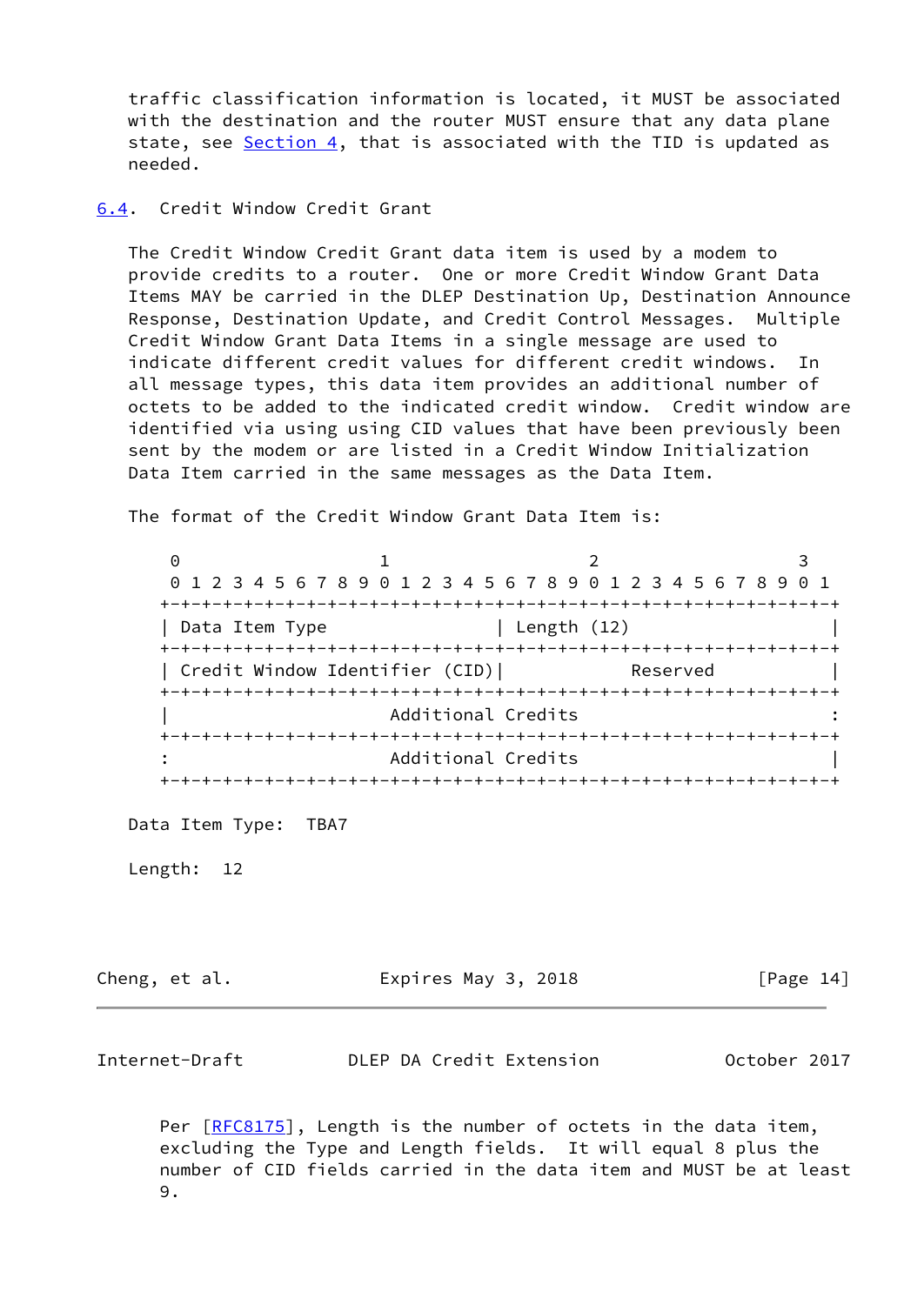Credit Window Identifier (CID):

 A 16-bit unsigned integer identifying a credit window that has been identified in a Credit Window Initialization Data Item, see [Section 6.1](#page-7-0). Unknown CID values SHOULD be reported and ignored.

Additional Credit:

 A 64-bit unsigned integer representing the credits, in octets, to be added to the Credit Window. This value includes MAC headers as seen on the link between the modem and router.

 When receiving this data item, a router MUST identify the credit window indicated by the CID. If the CID is not known to the router, it SHOULD report or log this information and discard the Data Item. It is important to note that while this data item can be received in a destination specific message, credit windows are managed independently from the destination identified in the message carrying this Data Item, and the indicated CID MAY even be disjoint from the identified destination.

 Once the credit window is identified, the credit window size MUST be increased by the value contained in the Additional Credits field. If the increase results in a window overflow, i.e., the size of the credit window after the increase is smaller than the original credit window size, the Credit Window must be set to its maximum (0xFFFFFFFFFFFFFFFF).

 Independent of the received message, the receiving router MUST send a Credit Window Window Status data item or items reflecting the resulting Credit Window value of the updated credit window. When the Credit Grant data item is received in a Destination Up Message, the Credit Window Window Status data item(s) MUST be sent in the corresponding Destination Up Response Message. In all other cases, a Credit Control Message MUST be sent.

<span id="page-16-0"></span>[6.5](#page-16-0). Credit Window Status

 The Credit Window Status data item is used by a router to report the current credit window size to its peer modem. One or more Credit Window Status data items MAY be carried in a Destination Up Response Message or a Credit Control Response Message. As discussed above, the Destination Up Response Message is used when the data item is

| Cheng, et al.<br>Expires May 3, 2018 | [Page $15$ ] |
|--------------------------------------|--------------|
|--------------------------------------|--------------|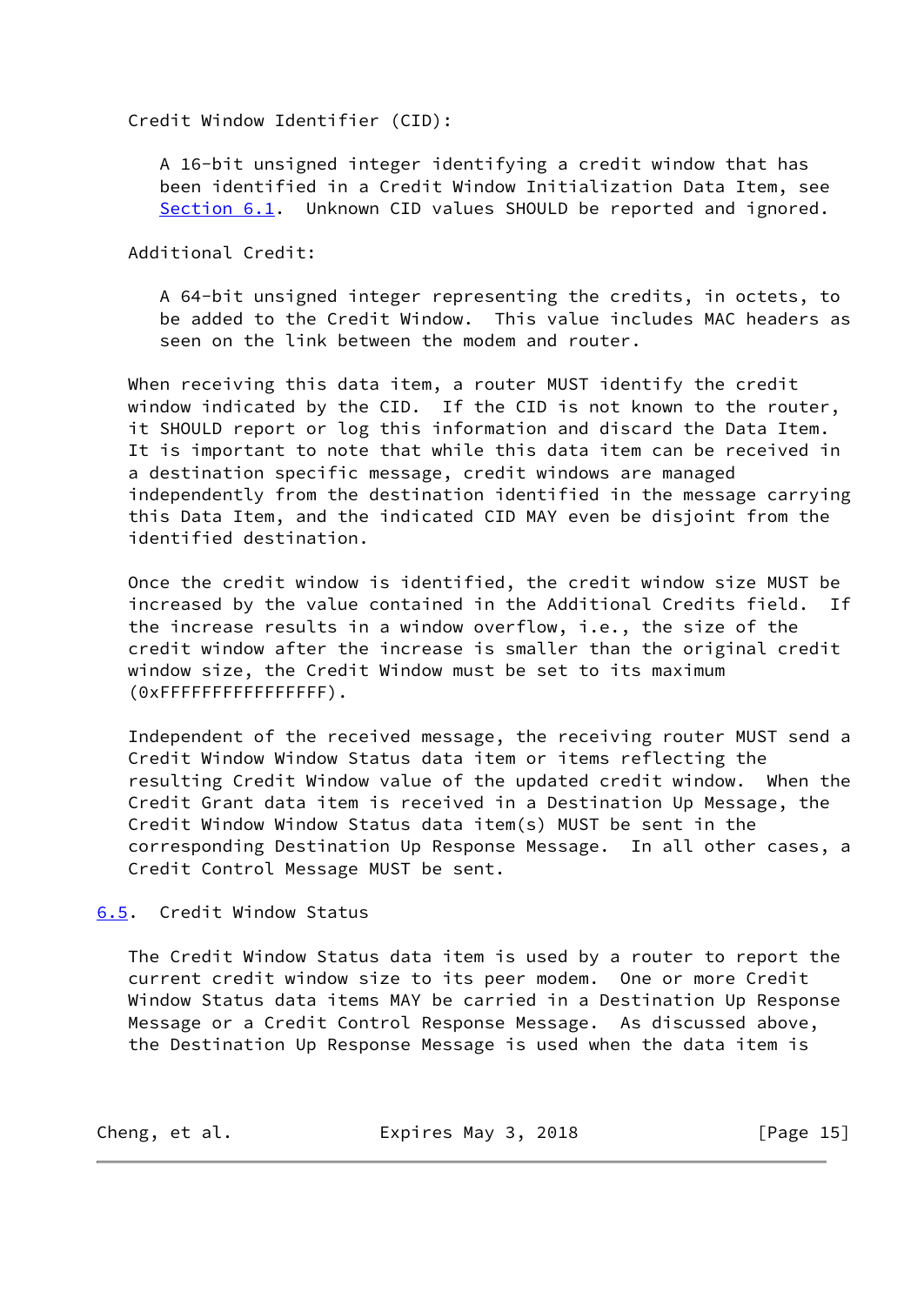sent in response to a Destination Up Message, and the Credit Control Response Message is sent in response to a Credit Control Message. Multiple Credit Window Window Status data items in a single message are used to indicated different sizes of different credit windows. Similar to the Credit Window Grant, credit windows are identified using CID values that have been previously been sent by the modem.

The format of the Credit Window Window Status Data Item is:

0 1 2 3 0 1 2 3 4 5 6 7 8 9 0 1 2 3 4 5 6 7 8 9 0 1 2 3 4 5 6 7 8 9 0 1 +-+-+-+-+-+-+-+-+-+-+-+-+-+-+-+-+-+-+-+-+-+-+-+-+-+-+-+-+-+-+-+-+ | Data Item Type | Length (12) +-+-+-+-+-+-+-+-+-+-+-+-+-+-+-+-+-+-+-+-+-+-+-+-+-+-+-+-+-+-+-+-+ | Credit Window Identifier (CID)| Reserved | +-+-+-+-+-+-+-+-+-+-+-+-+-+-+-+-+-+-+-+-+-+-+-+-+-+-+-+-+-+-+-+-+ Credit Window Size +-+-+-+-+-+-+-+-+-+-+-+-+-+-+-+-+-+-+-+-+-+-+-+-+-+-+-+-+-+-+-+-+ Credit Window Size +-+-+-+-+-+-+-+-+-+-+-+-+-+-+-+-+-+-+-+-+-+-+-+-+-+-+-+-+-+-+-+-+

Data Item Type: TBA8

Length: 12

Per [\[RFC8175](https://datatracker.ietf.org/doc/pdf/rfc8175)] Length is the number of octets in the data item, excluding the Type and Length fields. It will equal 8 plus the number of CID fields carried in the data item and MUST be at least 9.

Credit Window Identifier (CID):

 A 16-bit unsigned integer identifying a credit window that has been identified in a Credit Window Initialization Data Item, see [Section 6.1](#page-7-0).

Credit Window Size:

 A 64-bit unsigned integer, indicating the current number of credits, in octets, available for the router to send to the modem. This is referred to as the Modem Receive Window in [[I-D.ietf-manet-credit-window\]](#page-22-4).

 When receiving this data item, a modem MUST identify the credit window indicated by the CID. If the CID is not known to the modem, it SHOULD report or log this information and discard the Data Item. As with the Credit Window Grant Data Item, the CID MAY be unrelated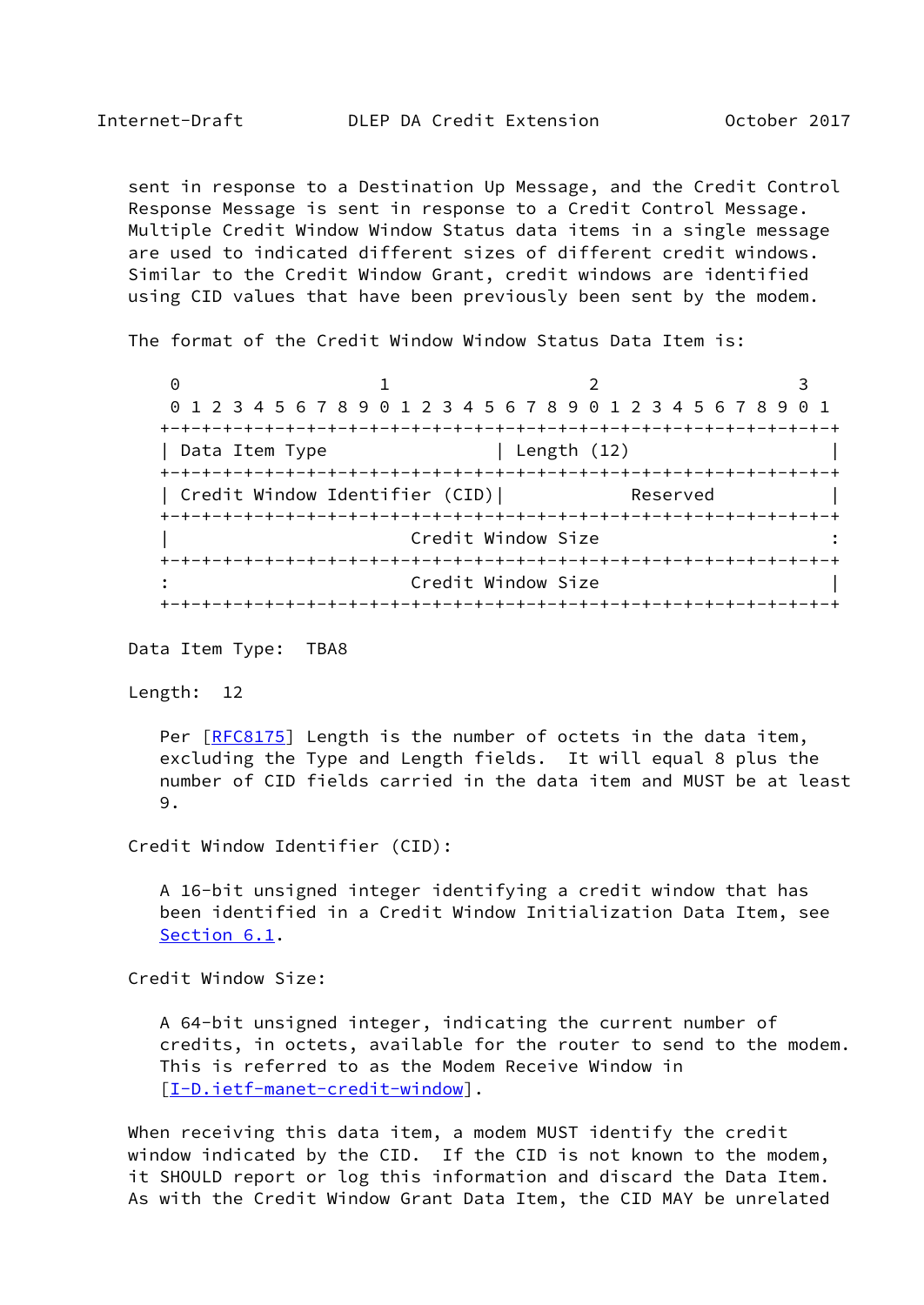to the Destination indicated in the message carrying the Data Item.

Cheng, et al. Expires May 3, 2018 [Page 16]

<span id="page-18-1"></span>Internet-Draft DLEP DA Credit Extension October 2017

 Once the credit window is identified, the modem SHOULD check the received Credit Window Size field value against the outstanding credit window's available credits at the time the most Credit Window Initialization or Grant data item associated with the indicated CID was sent. If the values significantly differ, i.e., greater than can be accounted for based on observed data frames, then the modem SHOULD send a Credit Window Initialization Data Item to reset the associated credit window size to the modem's current view of the available credits. As defined above, Credit Window Initialization Data Items are sent in Session Update Messages. When multiple data items need to be sent, they SHOULD be combined into a single message when possible. Alternatively, and also in cases where there are small differences, the modem MAY adjust the values sent in Credit Window Grant data items to account for the reported Credit Window.

<span id="page-18-0"></span>[6.6](#page-18-0). Credit Window Request

 The Credit Window Request Data Item data item is used by a router to request additional credits for particular credit windows. Credit Window Request Data Items are carried in Credit Control Messages, and only one Credit Window Request data item SHOULD be present in a message.

 Credit windows identified using a CID as defined above in [Section 6.1](#page-7-0). Multiple CIDs MAY be present to allow for the case where the router identifies that credits are needed in multiple credit windows. The special CID value of 0xFFFFFFFF is used to indicate that a credit request is being made across all queues.

The format of the Credit Window Request Data Item is:

0 1 2 3 0 1 2 3 4 5 6 7 8 9 0 1 2 3 4 5 6 7 8 9 0 1 2 3 4 5 6 7 8 9 0 1 +-+-+-+-+-+-+-+-+-+-+-+-+-+-+-+-+-+-+-+-+-+-+-+-+-+-+-+-+-+-+-+-+ | Data Item Type | Length +-+-+-+-+-+-+-+-+-+-+-+-+-+-+-+-+-+-+-+-+-+-+-+-+-+-+-+-+-+-+-+-+ | Credit Window Identifier (CID)| +-+-+-+-+-+-+-+-+-+-+-+-+-+-+-+-+-+-+-+-+-+-+-+-+-+-+-+-+-+-+-+-+ : ... | Credit Window Identifier (CID)| +-+-+-+-+-+-+-+-+-+-+-+-+-+-+-+-+-+-+-+-+-+-+-+-+-+-+-+-+-+-+-+-+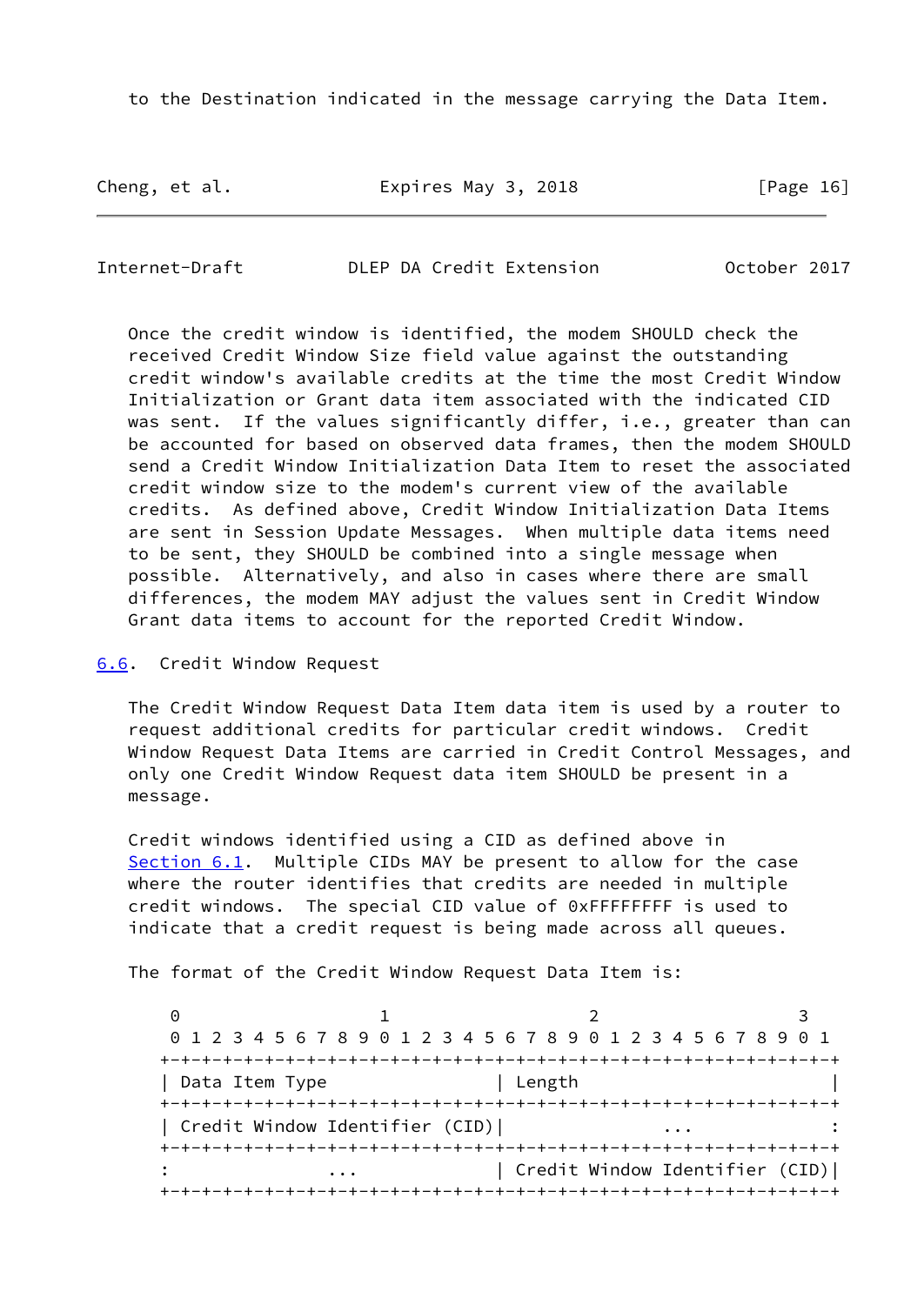[LB note: a list of CIDs is now supported as is special value 255.] Data Item Type: TBA9 Length: Variable

Cheng, et al. **Expires May 3, 2018** [Page 17]

<span id="page-19-1"></span>Internet-Draft DLEP DA Credit Extension October 2017

Per [\[RFC8175](https://datatracker.ietf.org/doc/pdf/rfc8175)] Length is the number of octets in the data item, excluding the Type and Length fields. It will equal the number of CID fields carried in the data item and MUST be at least 1.

Credit Window Identifier (CID):

 One or more 16-bit fields used to indicate a credit window that has been identified in a Credit Window Initialization Data Item, see [Section 6.1](#page-7-0). The special value of 0xFFFFFFFF indicates that the request applies to all CIDs.

 A modem receiving this data item MUST provide a Credit Increment for the indicated credit windows via Credit Window Grant Data Items carried in a new Credit Control Message. Multiple values and queue indexes SHOULD be combined into a single Credit Control Message when possible. Unknown CID values SHOULD be reported or logged and then ignored by the modem.

<span id="page-19-0"></span>[7](#page-19-0). Compatibility

 Sessions established with both peers identified as supporting the DiffServ Aware Credit Windowing Extension Type, see [Section 3,](#page-4-0) MUST NOT use the  $[\underline{I-D.iett-manet-credit-window}]$  defined Credit data items. If a node supporting the extension defined in this document, receives a [[I-D.ietf-manet-credit-window\]](#page-22-4) defined data item, the recipient MUST ignore the received information.

<span id="page-19-2"></span>[8](#page-19-2). Security Considerations

 The extension introduces a DiffServ awareness to the mechanisms defined in [[I-D.ietf-manet-credit-window\]](#page-22-4). The extension does not inherently introduce any additional threats above those documented in [\[RFC8175](https://datatracker.ietf.org/doc/pdf/rfc8175)]. The approach taken to Security in that document and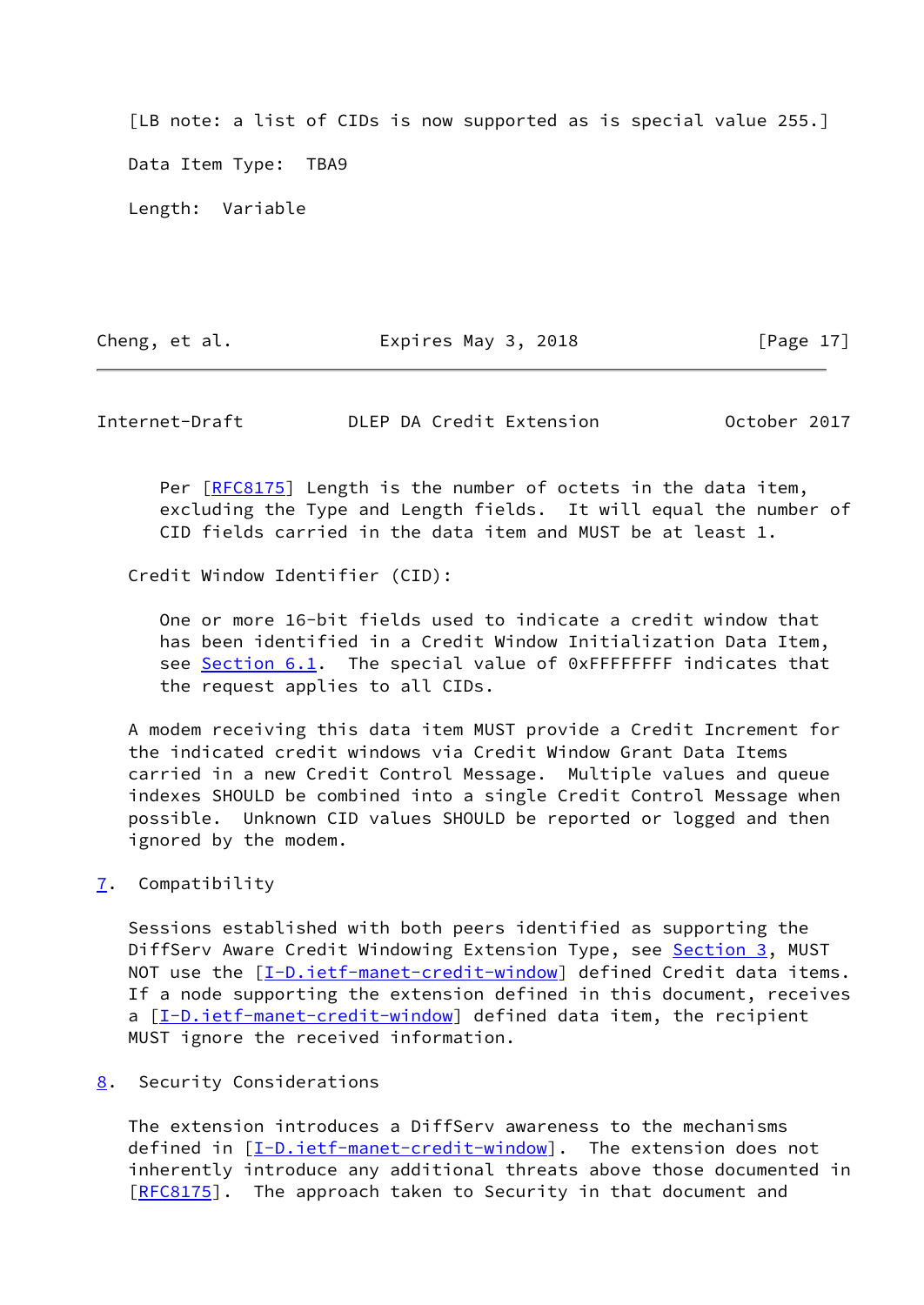[\[I-D.ietf-manet-credit-window](#page-22-4)] apply equally when running the extension defined in this document.

<span id="page-20-0"></span>[9](#page-20-0). IANA Considerations

 This document requests the assignment of 5 values by IANA. All assignments are to registries defined by [\[RFC8175](https://datatracker.ietf.org/doc/pdf/rfc8175)].

<span id="page-20-1"></span>[9.1](#page-20-1). Extension Type Value

 This document requests 1 new assignment to the DLEP Extensions Registry named "Extension Type Values" in the range with the "Specification Required" policy. The requested value is as follows:

<span id="page-20-3"></span>

| Cheng, et al.       | Expires May 3, 2018                     | [Page 18]    |
|---------------------|-----------------------------------------|--------------|
| Internet-Draft      | DLEP DA Credit Extension                | October 2017 |
|                     | Code   Description                      |              |
|                     | TBA1   DiffServ Aware Credit Windowing  |              |
|                     | Table 1: Requested Extension Type Value |              |
| 9.2. Message Values |                                         |              |

<span id="page-20-2"></span> This document requests 2 new assignments to the DLEP Message Registry named "Message Values" in the range with the "Specification Required" policy. The requested values are as follows:

|      | Type Code   Description |
|------|-------------------------|
| TBA2 | Credit Control          |
| TBA3 | Credit Control Response |



<span id="page-20-4"></span>[9.3](#page-20-4). Data Item Values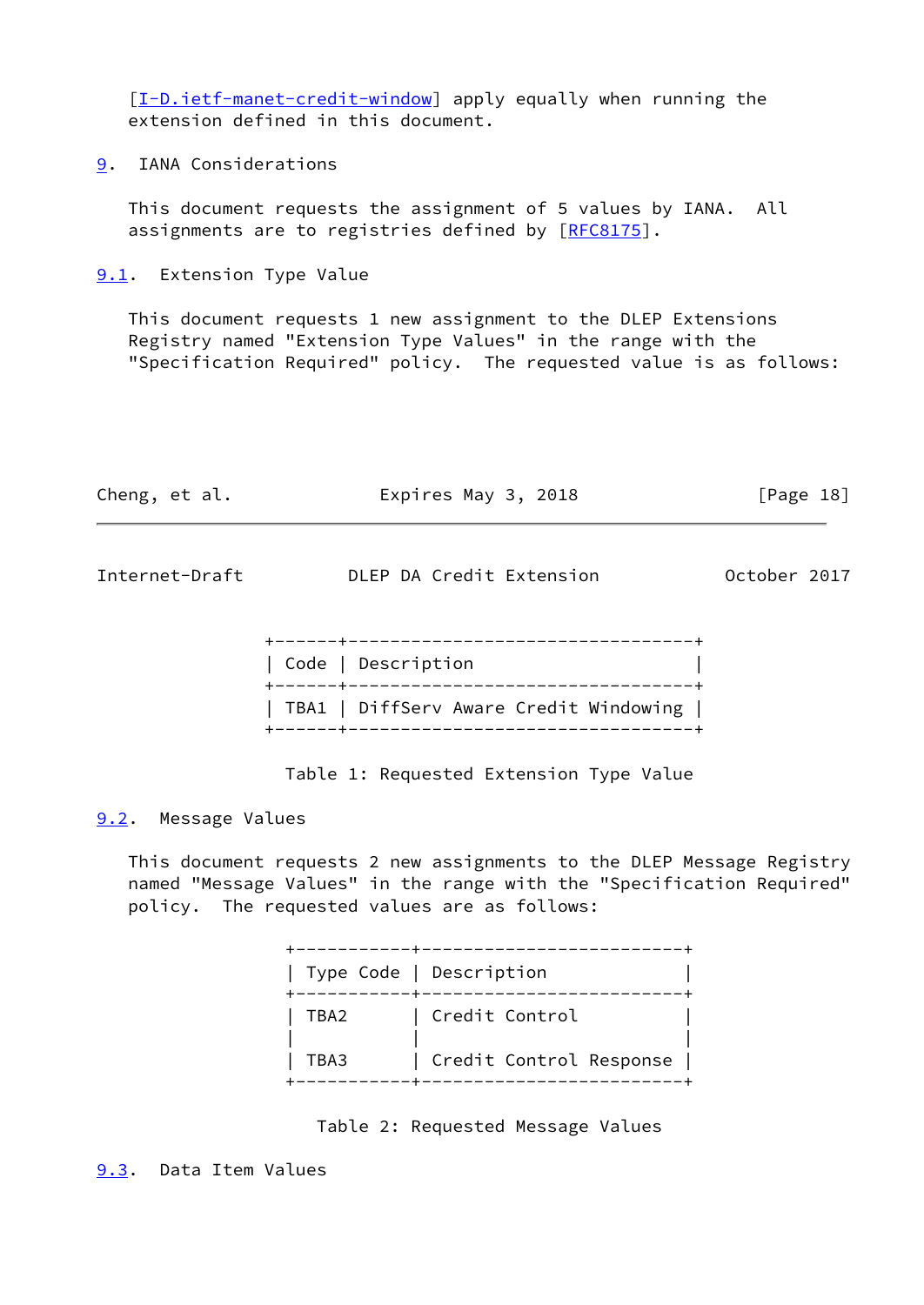This document requests the following new assignments to the DLEP Data Item Registry named "Data Item Values" in the range with the "Specification Required" policy. The requested values are as follows:

|      | Type Code   Description              |
|------|--------------------------------------|
| TBA4 | Credit Window Initialization         |
| TBA5 | Credit Window Traffic Classification |
| TBA6 | Credit Window Association            |
| TBA7 | Credit Window Grant                  |
| TBA8 | Credit Window Status                 |
| TBA9 | Credit Window Request                |
|      |                                      |

Table 3: Requested Data Item Values

Cheng, et al. **Expires May 3, 2018** [Page 19]

<span id="page-21-1"></span>Internet-Draft DLEP DA Credit Extension October 2017

### <span id="page-21-0"></span>[9.4](#page-21-0). DLEP Sub Data Item Registry

 Upon approval of this document, IANA is requested to create a new DLEP registry, named "Sub Data Item Type Values". The registry shall identify the type code value, the Data Item which may use the value, and a description of the value. While the same value may be reused in different data items, this is not recommended at this time.

 The following table provides initial registry values and the [\[RFC8126](https://datatracker.ietf.org/doc/pdf/rfc8126)] defined policies that should apply to the registry:

| Type Code | Valid Data Items | Description                      |
|-----------|------------------|----------------------------------|
| 0         | N/A              | Reserved                         |
|           | N/A              | Reserved (for pause<br>$sub-DI)$ |
|           |                  |                                  |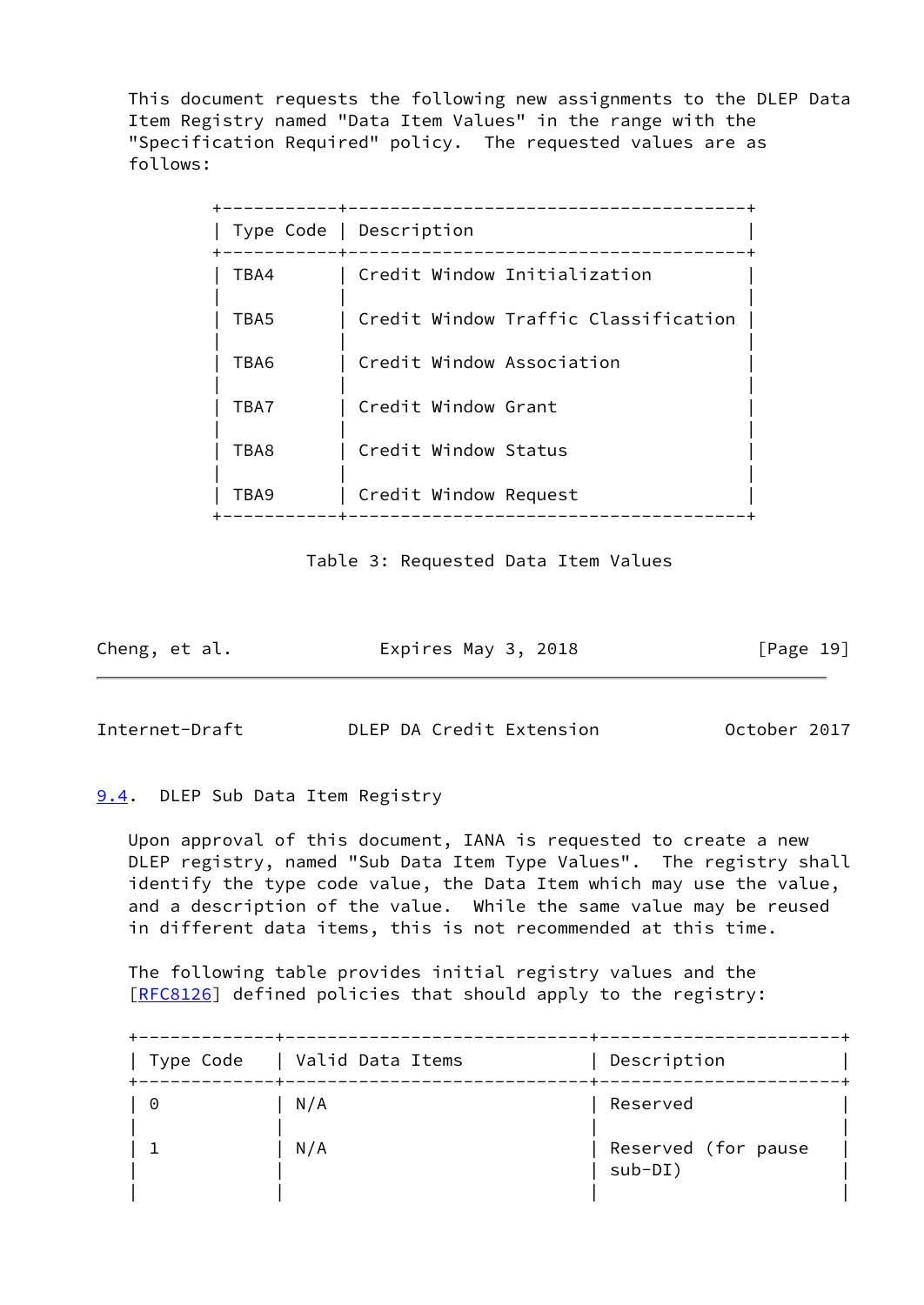| 2           | (TBD4) Credit Window<br>Traffic Classification | DiffSery Traffic<br>Classification |
|-------------|------------------------------------------------|------------------------------------|
| $2 - 65407$ |                                                | Specification<br>Required          |
| 65408-65534 |                                                | Private Use                        |
| 65535       |                                                | Reserved                           |

# Table 4: Initial Registry Values

### <span id="page-22-0"></span>[10.](#page-22-0) References

<span id="page-22-1"></span>[10.1](#page-22-1). Normative References

- [RFC2119] Bradner, S., "Key words for use in RFCs to Indicate Requirement Levels", [BCP 14](https://datatracker.ietf.org/doc/pdf/bcp14), [RFC 2119](https://datatracker.ietf.org/doc/pdf/rfc2119), DOI 10.17487/RFC2119, March 1997, <[https://www.rfc-editor.org/info/rfc2119>](https://www.rfc-editor.org/info/rfc2119).
- [RFC8174] Leiba, B., "Ambiguity of Uppercase vs Lowercase in [RFC](https://datatracker.ietf.org/doc/pdf/rfc2119) [2119](https://datatracker.ietf.org/doc/pdf/rfc2119) Key Words", [BCP 14](https://datatracker.ietf.org/doc/pdf/bcp14), [RFC 8174,](https://datatracker.ietf.org/doc/pdf/rfc8174) DOI 10.17487/RFC8174, May 2017, [<https://www.rfc-editor.org/info/rfc8174](https://www.rfc-editor.org/info/rfc8174)>.

| Cheng, et al. | Expires May 3, 2018 | [Page 20] |
|---------------|---------------------|-----------|
|               |                     |           |

<span id="page-22-3"></span>Internet-Draft DLEP DA Credit Extension October 2017

 [RFC8175] Ratliff, S., Jury, S., Satterwhite, D., Taylor, R., and B. Berry, "Dynamic Link Exchange Protocol (DLEP)", [RFC 8175,](https://datatracker.ietf.org/doc/pdf/rfc8175) DOI 10.17487/RFC8175, June 2017, <[https://www.rfc-editor.org/info/rfc8175>](https://www.rfc-editor.org/info/rfc8175).

<span id="page-22-2"></span>[10.2](#page-22-2). Informative References

<span id="page-22-4"></span>[I-D.ietf-manet-credit-window]

Ratliff, S., "Credit Windowing extension for DLEP", [draft](https://datatracker.ietf.org/doc/pdf/draft-ietf-manet-credit-window-07) [ietf-manet-credit-window-07](https://datatracker.ietf.org/doc/pdf/draft-ietf-manet-credit-window-07) (work in progress), November 2016.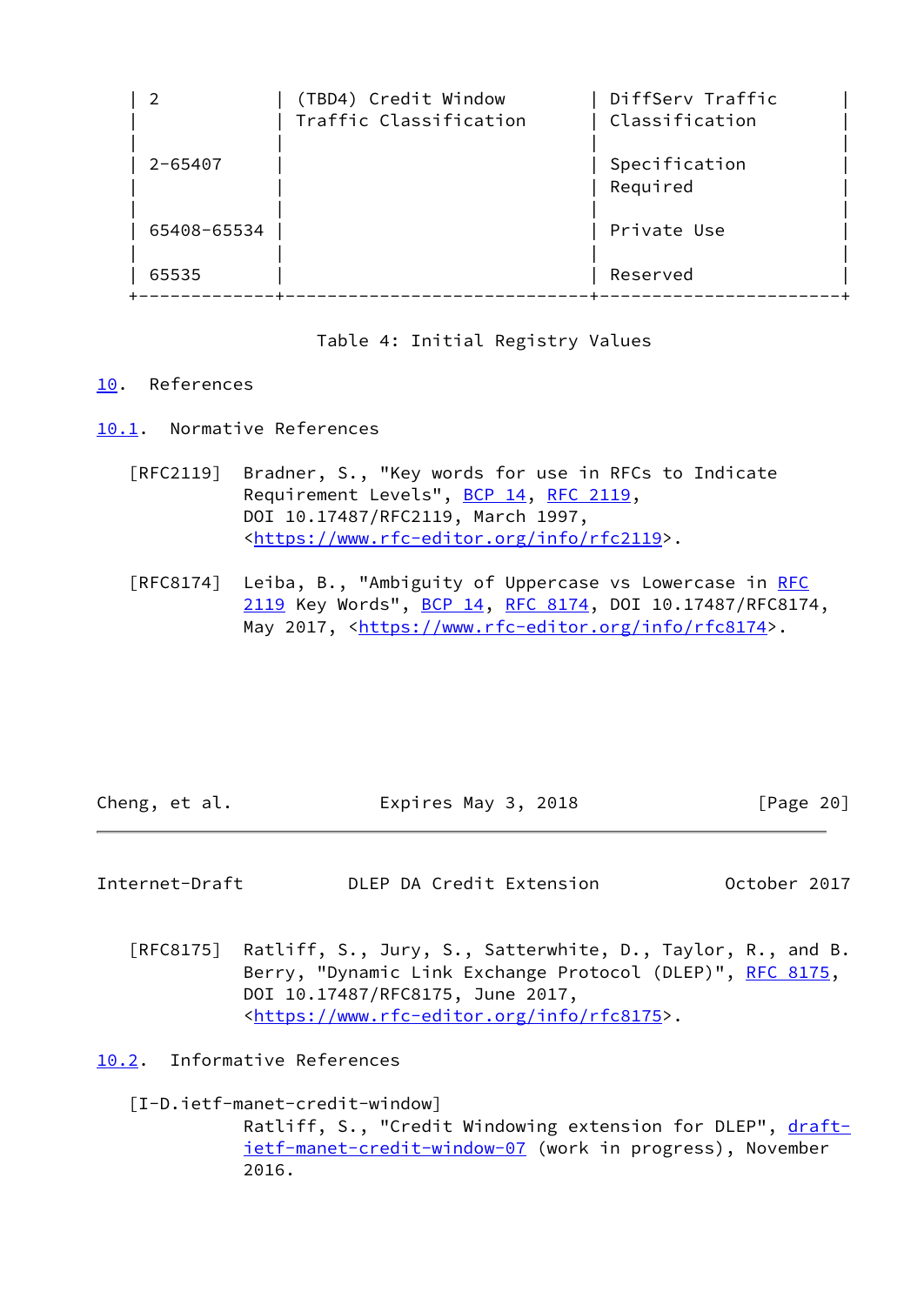- [RFC2474] Nichols, K., Blake, S., Baker, F., and D. Black, "Definition of the Differentiated Services Field (DS Field) in the IPv4 and IPv6 Headers", [RFC 2474](https://datatracker.ietf.org/doc/pdf/rfc2474), DOI 10.17487/RFC2474, December 1998, <[https://www.rfc-editor.org/info/rfc2474>](https://www.rfc-editor.org/info/rfc2474).
- [RFC2475] Blake, S., Black, D., Carlson, M., Davies, E., Wang, Z., and W. Weiss, "An Architecture for Differentiated Services", [RFC 2475](https://datatracker.ietf.org/doc/pdf/rfc2475), DOI 10.17487/RFC2475, December 1998, <[https://www.rfc-editor.org/info/rfc2475>](https://www.rfc-editor.org/info/rfc2475).
- [RFC8126] Cotton, M., Leiba, B., and T. Narten, "Guidelines for Writing an IANA Considerations Section in RFCs", [BCP 26](https://datatracker.ietf.org/doc/pdf/bcp26), [RFC 8126,](https://datatracker.ietf.org/doc/pdf/rfc8126) DOI 10.17487/RFC8126, June 2017, <[https://www.rfc-editor.org/info/rfc8126>](https://www.rfc-editor.org/info/rfc8126).

<span id="page-23-0"></span>[Appendix A.](#page-23-0) Acknowledgments

 The sub data item format was inspired by Rick Taylor's "Data Item Containers". He also proposed the separation of credit windows from traffic classification at IETF98.

<span id="page-23-1"></span>[Appendix B.](#page-23-1) Open and Resolved Issues

 This section captures issues that are open or have been addressed since the document has become a WG draft. This section will be removed before submission for publication.

<span id="page-23-2"></span>[B.1](#page-23-2). Merge with [[I-D.ietf-manet-credit-window\]](#page-22-4)

 There has been discussion within the WG that this document should be merged with [\[I-D.ietf-manet-credit-window](#page-22-4)]. The timing of this is TBD. The authors would like to reach closure on some of the remaining open issues before embarking on this merge, but are open to discussion with the WG and other authors.

| Cheng, et al. | Expires May 3, 2018 | [Page 21] |
|---------------|---------------------|-----------|
|---------------|---------------------|-----------|

<span id="page-23-4"></span>

| October 2017<br>DLEP DA Credit Extension<br>Internet-Draft |  |
|------------------------------------------------------------|--|
|------------------------------------------------------------|--|

### <span id="page-23-3"></span>**[B.2](#page-23-3).** Supporting Router Limits

 Routers may have limits on the number of queues that they can support and, perhaps, if per destination queues can even be supported at all. There is no current way for a router to communicate these limits to a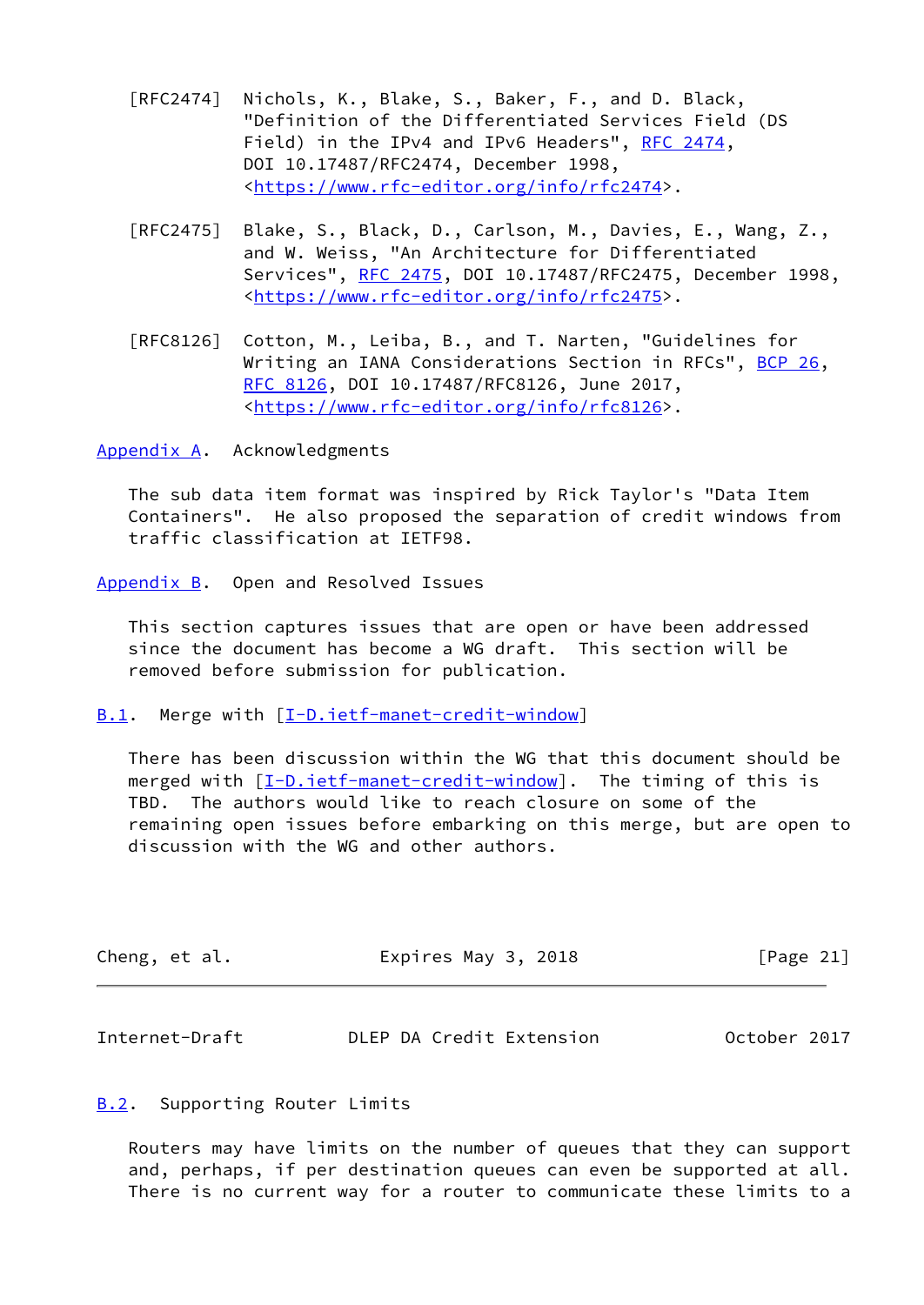modem or for a router to indicate that the identified queue information cannot be supported. Support for these cases clearly needs to be addressed.

This issue was reported by Stan Ratliff <ratliffstan@gmail.com>.

<span id="page-24-0"></span>[B.3](#page-24-0). Absolute vs Increment

Stan Ratliff <ratliffstan@gmail.com> suggested an approach to simplify credit synchronization and re-synchronization by always passing the credit window size rather than credit window increments. This is an interesting idea that needs to be explored and perhaps experimented with.

<span id="page-24-1"></span>**[B.4](#page-24-1).** Bidirectional Flow Control (closed)

 One of the key differences between this draft and [\[I-D.ietf-manet-credit-window](#page-22-4)] is that this document only supports flow control in one direction, i.e., for traffic sent from a router to a modem, while the other credit-window draft supports it in both directions.

 This was a conscious choice, made out of the desire to keep the extension as simple as possible and to provide what is really expected to be used. Clearly the reason for being able to control traffic that is sent from the router to the modem/radio is pretty easily understood. Also, while bidirectional flow control existed in pre-dlep solutions, it wasn't really used. There is also no reason why router to modem flow control can't be defined at a later time once there is an actual need.

 Based on a brief discussion on the WG list, and the absence of any advocates for bidirectional flow control, there is no current plan to add bidirectional flow control to this document.

Authors' Addresses

Cheng, et al. **Expires May 3, 2018** [Page 22]